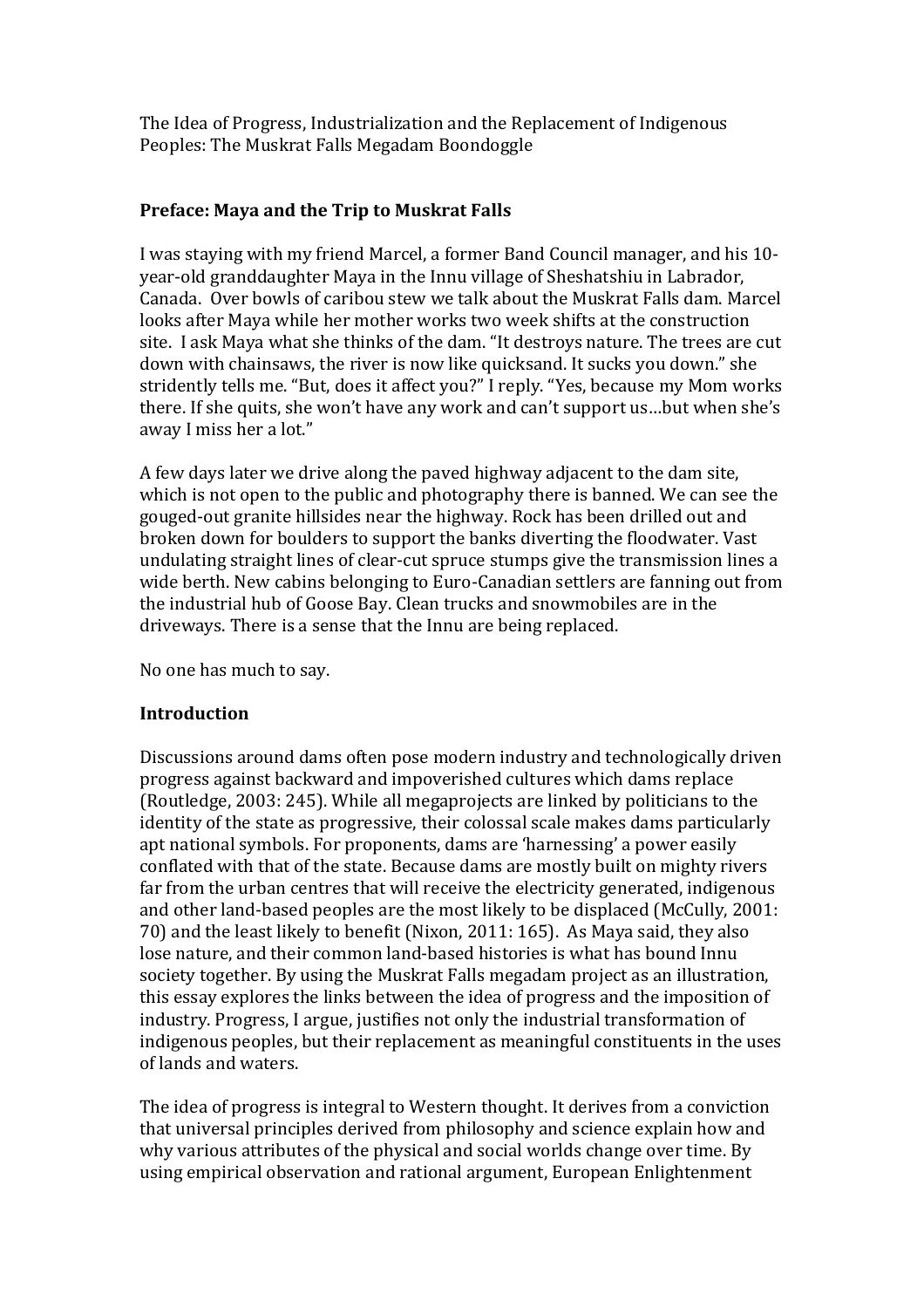thinkers originally addressed epistemology and metaphysical questions. This was redirected as sceptics revealed the limits of the faculties of human reason, and discussions moved towards social, political and economic concerns (Matytsin, 2016: 273), arenas in which subjective interests are so crucial. In their various works, Enlightenment figures such as Locke (Arneil, 1996), Hobbes (Kraynak, 1983) and Kant (Fidler, 2001) depicted humanity moving from a prior state identified by terms such as 'barbarism' or the 'state of nature' to 'civilization'. The attributes of civilization were variously recognised as rationality, science, the social contract, private property, the nation state, agriculture, intellectual and artistic pursuits, and commerce (Todorov, 2009:15- 16). With the growth of capital, heavily dependent on internal working people and forced colonial labour, by the 19th century industrial production and machine technologies were added to the list of signifiers of civilization. Because colonization was thought to bring these qualities to peoples lacking them, colonialism itself could be depicted as a humanitarian agent of improvement of backward peoples by Western powers. Indeed, principles of justice were invoked by the 'individual men charged with the task of ensuring that a settler invasion of indigenous peoples' lands' (Lester and Dussart, 2014: 25) was carried out within the British Empire. The problem was how to culturally and economically transform subject populations in such a way that colonialism could be seen as improvement. This in some measure meant devising wage labour schemes for indigenous populations. Industry was, and I shall argue still is, a crucial part of the purposeful replacement of one way of life by another and as such is integral to the idea of progress.

## **Industry as the Means of Progress**

Britain owed its rise to economic pre-eminence to its Empire. The Industrial Revolution, which began in England, was intimately tied to the imposition of fossil fuel technologies such as the steam engine and this necessitated mass or forced wage labour (Malm, 2016: 19). In turn, colonial expansion, including slavery, supplied many of the raw materials that these technologies used to manufacture goods. The possession of industry itself generated great wealth and luxury, and became a basis for the assertion of British cultural superiority, industry being a sign of progress or improvement in what Slack (2015:4) calls, 'a conviction fortified by complacency.'

Grandiose national self-perceptions were supported by European social scientists who conceptualised industrialism as the most profound manifestation of progress. In doing so, few referred to slavery, the purloined lands upon which raw materials were produced, and the unequal terms of trade that enabled the technologies to be applied to industrial production in Britain and other European countries. Industry was incorporated into 'stage' theories of human history which simply formalized earlier Enlightenment notions of inevitable increments of progress towards a European summit. These included foundational theories of anthropology such as those developed by E. B. Tylor, who made European market industrialism the apex of cultural evolution because it allegedly served all peoples (Stocking, 1968: 86).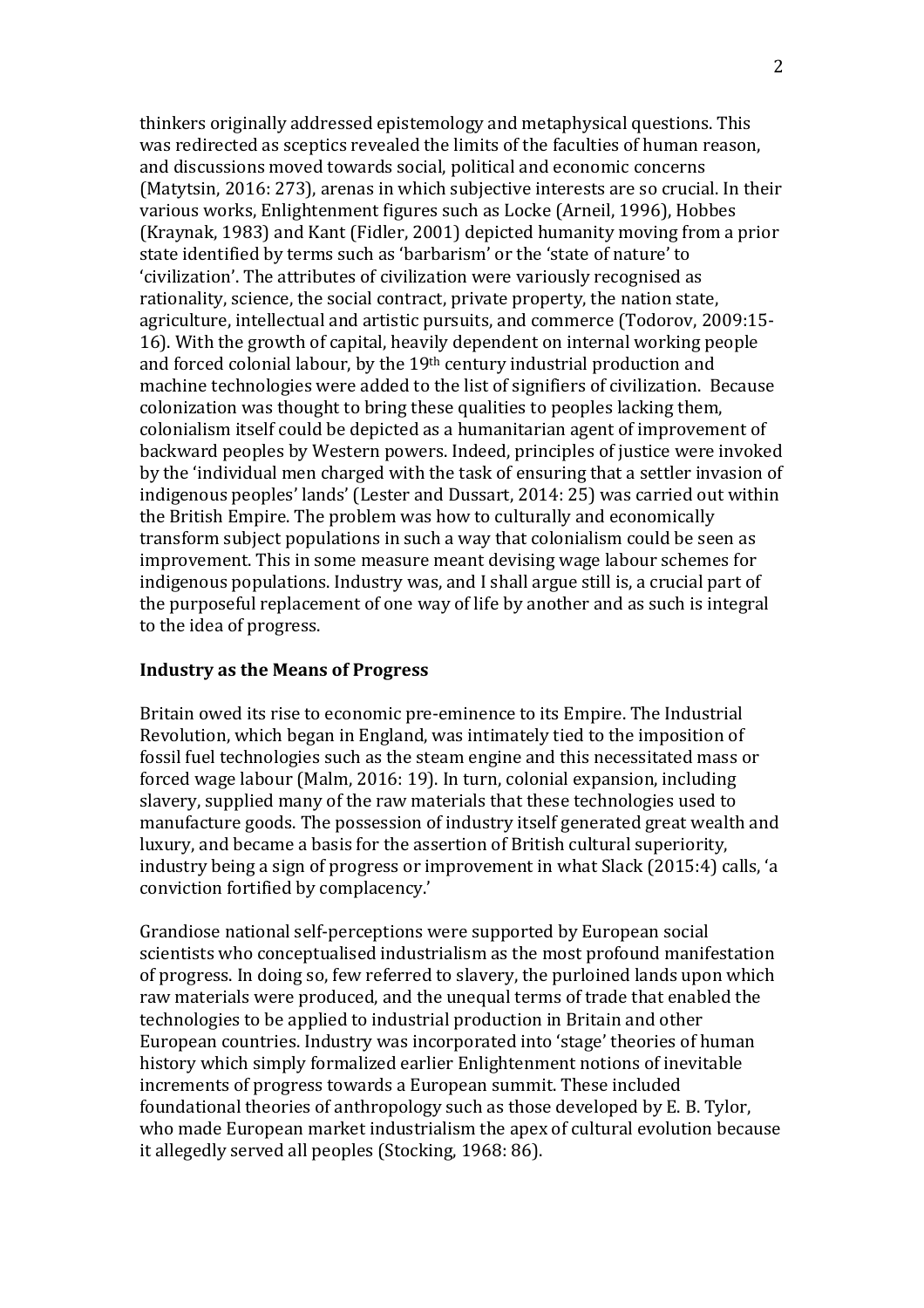Not only was industry the peak of human endeavour, but it became a basis upon which the notion of 'modern' society itself was constructed in social science. While the disastrous humanitarian results of the fusion of industry with capitalism had provoked satires such as Bernard Mandeville's *Fable of the Bees*, a host of social reformers' criticisms, and exposés such as Frederich Engels' *The Condition of the Working Class in England*, these all concerned the British internal population. While social scientists prominently noted ill effects of industry such as personal and collective alienation resulting in the fragmentation of communities (Emile Durkheim (1951) [1897]), bureaucratic control, depersonalization and status inequality (Max Weber (1958, [1922]) economic inequality, alienation and poverty (Karl Marx in almost all his writings), few averred from the broad conceptual linkage between industry and global progress. None, at least, depicted it as a backward step. Indeed, the ability of colonial powers to export industry was an indication of colonialism's progressive nature, even for Marx:

England, it is true, in causing a social revolution in Hindostan, was actuated only by the vilest interests, and was stupid in her manner of enforcing them. But that is not the question. The question is, can mankind fulfil its destiny without a fundamental revolution in the social state of Asia? If not, whatever may have been the crimes of England she was the unconscious tool of history in bringing about that revolution. (Marx, 1978: 658).

British administrators assisted this ultimate human 'destiny' by breaking down 'the entire framework of Indian society, without any symptoms of reconstitution yet appearing' (Marx, 1978: 654-55).

Many British politicians and intellectuals from the 19th century onwards saw industrialization not only as a route to capital accumulation, but a sometimespainful means to effect indigenous upliftment, and importantly, if it could be managed properly, the social stability needed to maintain colonial rule. Aspengren (2013:48-49) argues that these sentiments animated British Liberal opinion of the 1920s towards India. The creation of wealth in the colonies was seen to reduce poverty in England while also demonstrating moral responsibility towards subject peoples:

…many British liberals and socialists argued that this set-up of modern industrial relations reflected a stage in the historical progress of societies…the image of industrialising areas outside Britain – such as Bombay [Mumbai] – was now put up as mirroring Western progress (Aspengren (2013:49).

The forebear of these Liberals, John Stuart Mill (1975: 174), [1861] took the argument to extremes by asserting that slavery, although 'repugnant', could be justified if it gave 'a commencement to industrial life, and enforcing it as the exclusive occupation of the most numerous portion of the community, may accelerate the transition to a better freedom than that of fighting and rapine [the natural condition of the uncivilized]'.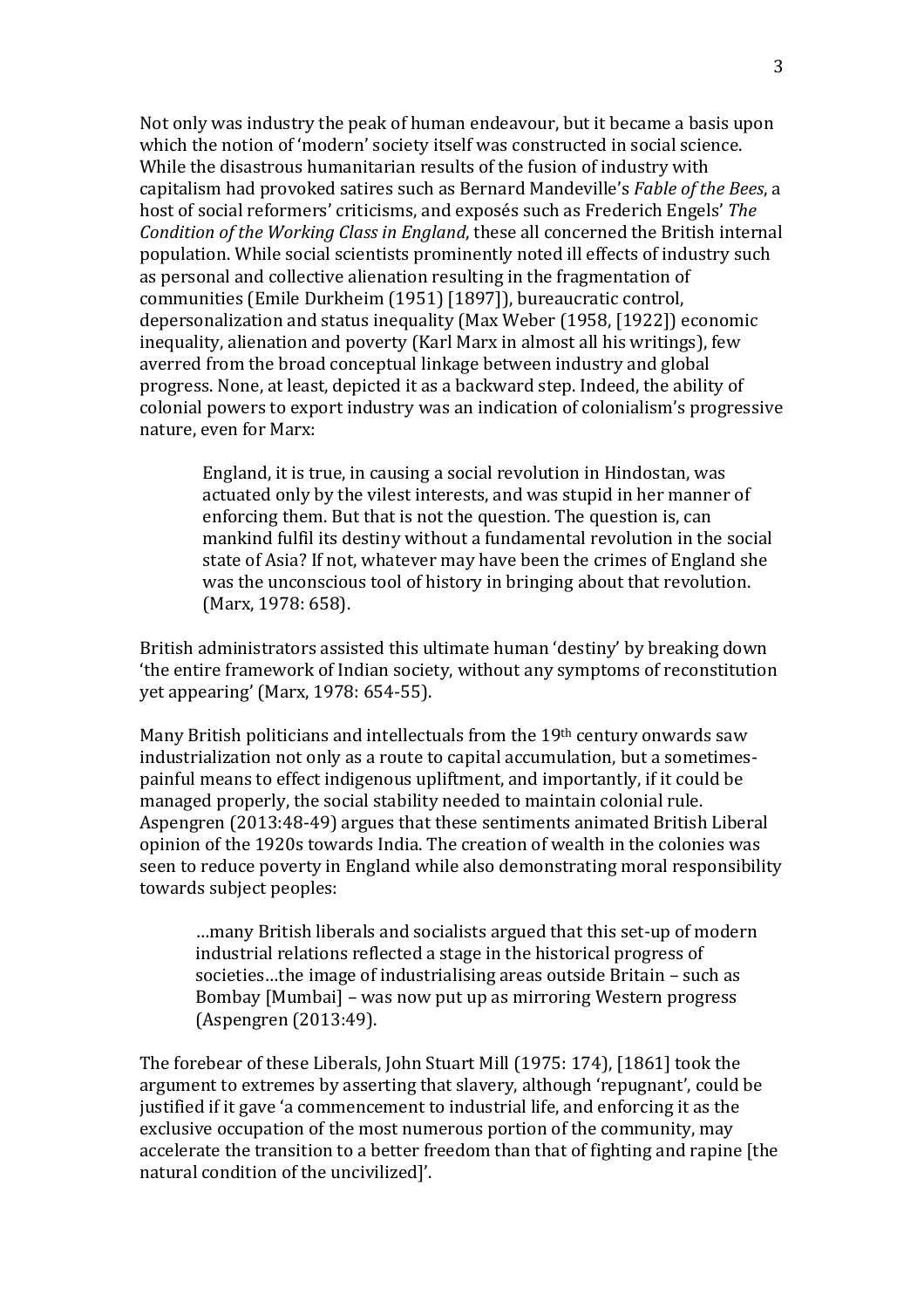In many instances, however, 'industrial life' had the opposite effect because it was imposed by colonial agents with such brutality. After the hard-fought banning of African slavery, systems of forced labour replaced it in many parts of the world. To cite just one example, the conditions of the indigenous labourers during the rubber boom which was meticulously documented in the Putumayo region of Amazonia by the British consul Roger Casement at the turn of the 20th century revealed the massive scale of whipping, amputation of limbs, macabre torture, and murder. Terror was used to induce labour discipline by the British Peruvian Rubber Company. Casement's reports revealed that an industrial process under a company financed by the City of London had committed atrocities greater than those of King Leopold in the Congo (Taussig, 1987: 51-73, Mitchell, 2003: 59). Another common effect of industrialization within the British Empire was to spread fatal infectious diseases. Ships shuttling between colonial outposts with soldiers, indentured labourers, raw materials and manufactured goods transported pathogens between continents. The plague, for example, took about 12 million lives in India between 1896 and 1933 mostly from this cause (Beinart and Hughes, 2007: 174). In other places, disease was accompanied by forced labour, with attendant violence bordering on genocide.

Eventually, criticisms within Western society of the view that industrialism was uplifting resurfaced in the mid  $20<sup>th</sup>$  century both through journalistic revelations like those of George Orwell in *The Road to Wigan Pier* and by scientifically documenting its harms to the physical environment. Early on in her influential book *Silent Spring*, Rachel Carson (1962:18) set out the central problem of our age as 'the contamination of man's total environment with such substances of incredible potential for harm - substances that accumulate in the tissues of plants and animals and even penetrate the germ cells to shatter or alter the very material of heredity upon which the shape of the future depends'. This indictment of industrialization pointed to its ability to cause problems that were not limited by geography. Although catalyzing a vast ecology movement, it coincided with transferring environmental problems caused by industry to non-Western countries and the ancestral territories of indigenous peoples. Writing in the 1970s, the time Western public opinion took stock of the environmental devastation caused by industrialism, Kumar (1978:234) remarks:

The 'clean' tertiary sectors of the international economy predominate in the cities of the wealthy industrial societies while the 'dirty' secondary manufacturing industries, on which the tertiary sector depends, are sited elsewhere, in the societies of the Third World or the less developed industrial nations…

Indigenous peoples' lands worldwide are now sites not just for what Kumar called 'dirty secondary manufacturing' but for primary resource extraction and extreme energy generation.

## **Contemporary Extractive Industry and Energy Projects on Indigenous Lands as Vehicles of Progress**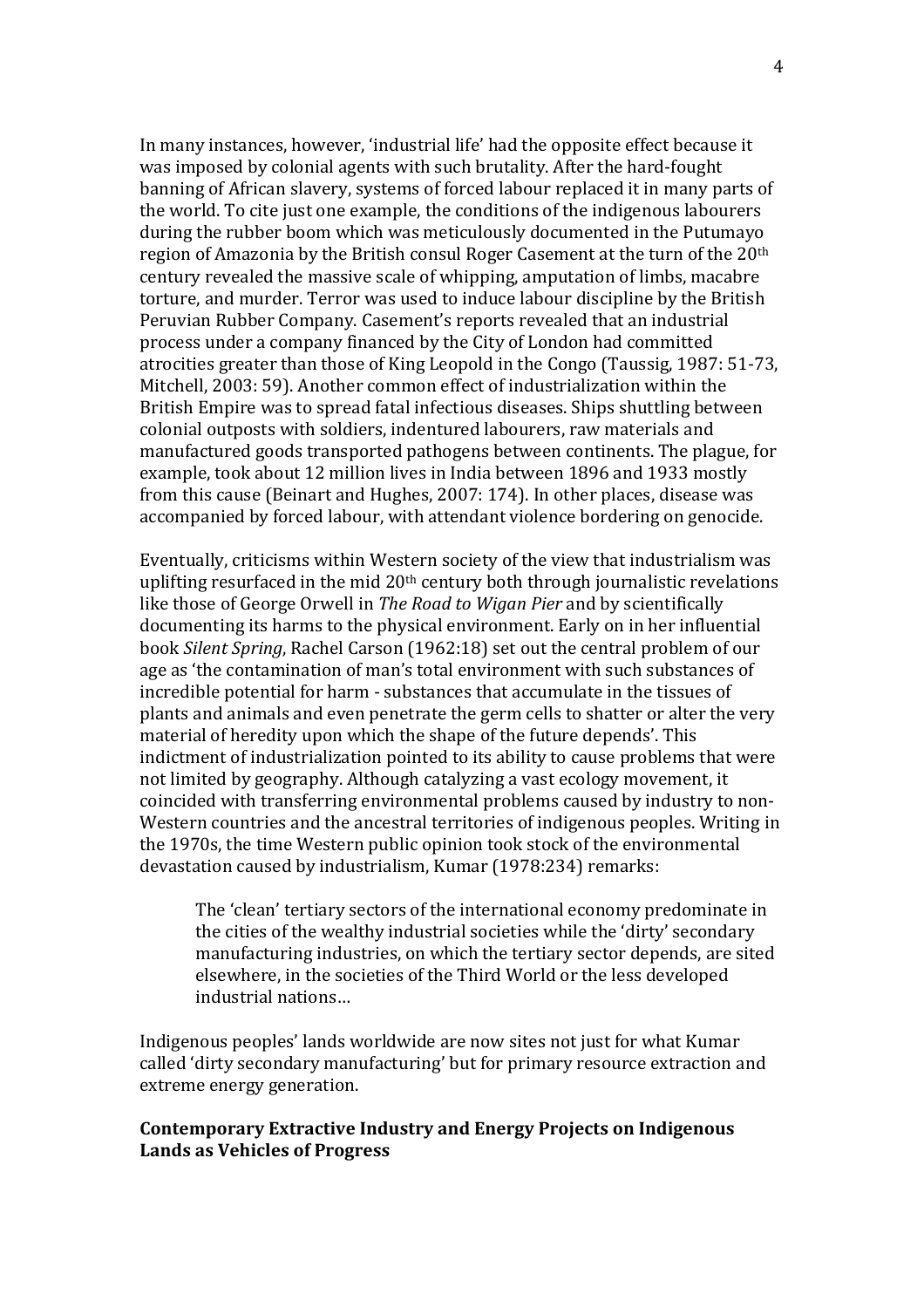If there has been less philosophizing about progress in recent times, governments, corporations and advertisers have not ceased to appeal to it. One of the positions widely articulated is that extractive industries and energy projects will assist the world's most poverty-stricken communities. Industrial development is held to be a means to national advancement and the parallel improvement of indigenous peoples. Groups whose lands are targeted for such progress are often distant from metropolitan centres and are peoples who have maintained cultural continuity based on largely communal engagements with local landscapes. The contemporary exhortation that these ecocultures (Böhm, Bharucha and Pretty, 2014) make room for extractive industry and abandon their land based lifestyles parallels the global Great Land Rush and the US Westward expansion of the 19<sup>th</sup> century. Not only is current extractive industry similarly rapacious in its land grabbing (Liberti, 2013), it is also heavily justified by progress.

In Latin America, for example, post neoliberal governments have emphasized more state control of extraction policies and processes. This is in part motivated by socialist appeals to redistribute funds from extraction undertaken by multinational corporations to large swathes of the poor, while at the same time rejecting appeals to environmental justice. This includes justice for indigenous peoples whose protests of mineral and other extractive industries on their territories have been violently suppressed and chided by politicians such as Ecuador's President Correa as 'infantile indigenism' (Hogenboom, 2012: 152). Likewise, the government of Aymara President Evo Morales in Bolivia has led a *proceso de cambio* to encourage indigenous acceptance of 'progress' and 'development' through unsustainable fossil fuel extraction (Hollender, 2016).

In Peru where indigenous peoples have been battling natural gas exploitation in the Camisea project, extractive processes are articulated by the state, the press and corporate spokespeople as 'inevitable.' A cultural evolutionist narrative has been implicit in the state rhetoric of inevitability. Described by Urteaga-Crovetto (2012: 106-108), gas exploration *needed* to happen by whatever means because it was consistent with general goals of national advancement. It would be a valuable means of enhancing the national economy by exporting energy and providing employment for indigenous and other workers. Because the Urubamba area around the development is among the poorest regions of Peru and indigenous Machiguenga have suffered disturbingly high rates of malnutrition, the state can put forward a strong rationale to present the development as alleviating suffering and creating social stability. The fact that the suffering of the Machiguenga was partly caused by prior extractive activities which displaced them from their subsistence livelihoods in the first place goes uncommented in the state narrative. Indicating how convincing the promissory note of development may be, Urteaga-Crovetto (2012: 118-120) suggests that the idea of progress has also been embraced by many Machiguenga and they have equated progress with material consumption and the abandonment of their cultural practices in favour of more technologically mediated activities, nonindigenous foods, and alcohol consumption.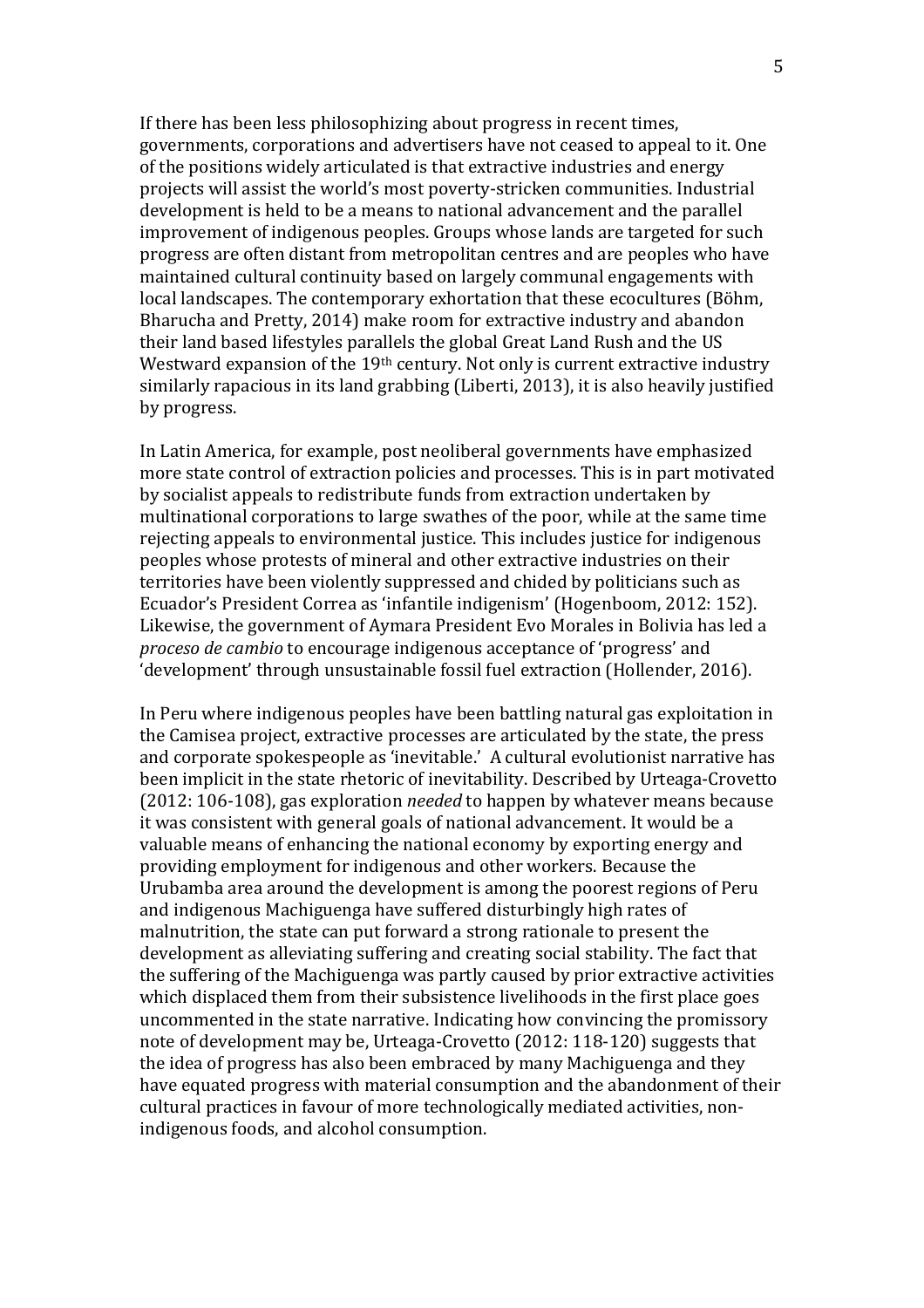Suzanna Sawyer's *Crude Chronicles* (2004) documents a similar use of the idea of progress in her interpretation of a meeting between a British company representative and a local indigenous group in neighbouring Ecuador where the ARCO oil company sought drilling rights in the indigenous Pastaza region. Sawyer (2004: 7) argues that the company used the language of 'democracy, rights and the liberal subject' to create a kind of dichotomy between the modern and the primitive, showing that oil drilling would bring 'progress and democracy to isolated lands' (Sawyer, 2004:8). The common theme in state promotion of resource extraction is the advocacy of economic growth not just for the good of society, but for the numerous marginalised populations in need of financial help. To this end, a wide variety of state bodies, international organizations and institutions such as the International Monetary Fund and World Bank provide material support for extractive industrial activities on indigenous lands around the world. Although the World Bank Group has incorporated some consideration of Free, Prior and Informed Consent (FPIC) of indigenous peoples in funding development projects, it has historically rejected the principle, and states see FPIC as a threat to their sovereignty (MacKay, 2004).

While the claim to benign improvement legitimates industrial takeovers of indigenous lands, this almost always uses the lever of violence. The condoning of violence to extricate indigenous peoples from their lands has long been Brazilian policy. The NGO Survival International which has been documenting indigenous rights there for decades, recently reported that President Michel Temer accepted a 2017 legal opinion to strip indigenous peoples of rights to land deemed not to be occupied by them after 1988, even if they had been driven away from it, as many were, with weapons (Survival International, 2017).

## **Case Study: Innu of the Labrador-Quebec Peninsula**

Recently Canadian officials have made promises to bring stability, security, modernisation and even riches to Aboriginals from the siting of industrial projects on their lands. Articulated at length by Bernard Valcourt, Minister of Aboriginal Affairs and Northern Development in the Stephen Harper administration, indigenous leaderships have been incentivised to participate in extractive industry and energy projects (Samson, 2016: 98). The exhortation that Aboriginal peoples accept industrialization follows from earlier forced transformations of indigenous peoples that were based on the idea of progress. However, once their lands have been appropriated for such purposes, the aboriginal population is no longer needed, and therefore legitimation of the project can proceed largely without referencing them and focusing, as is the case with the project I describe below, on wider economic goals.

The turn to extractive and energy projects is a continuation of Canadian Aboriginal assimilation policies since it compels Aboriginal peoples to partly abandon their land-based ways of life and adopt Euro-Canadian norms. The notorious Indian Act, the creation of reserves, and boarding schools which all began in the 19th century had this intention. However, in the less temperate zones of the Subarctic and Arctic, the implementation of assimilation measures are more recent and were not fully completed until the mid 20<sup>th</sup> century. They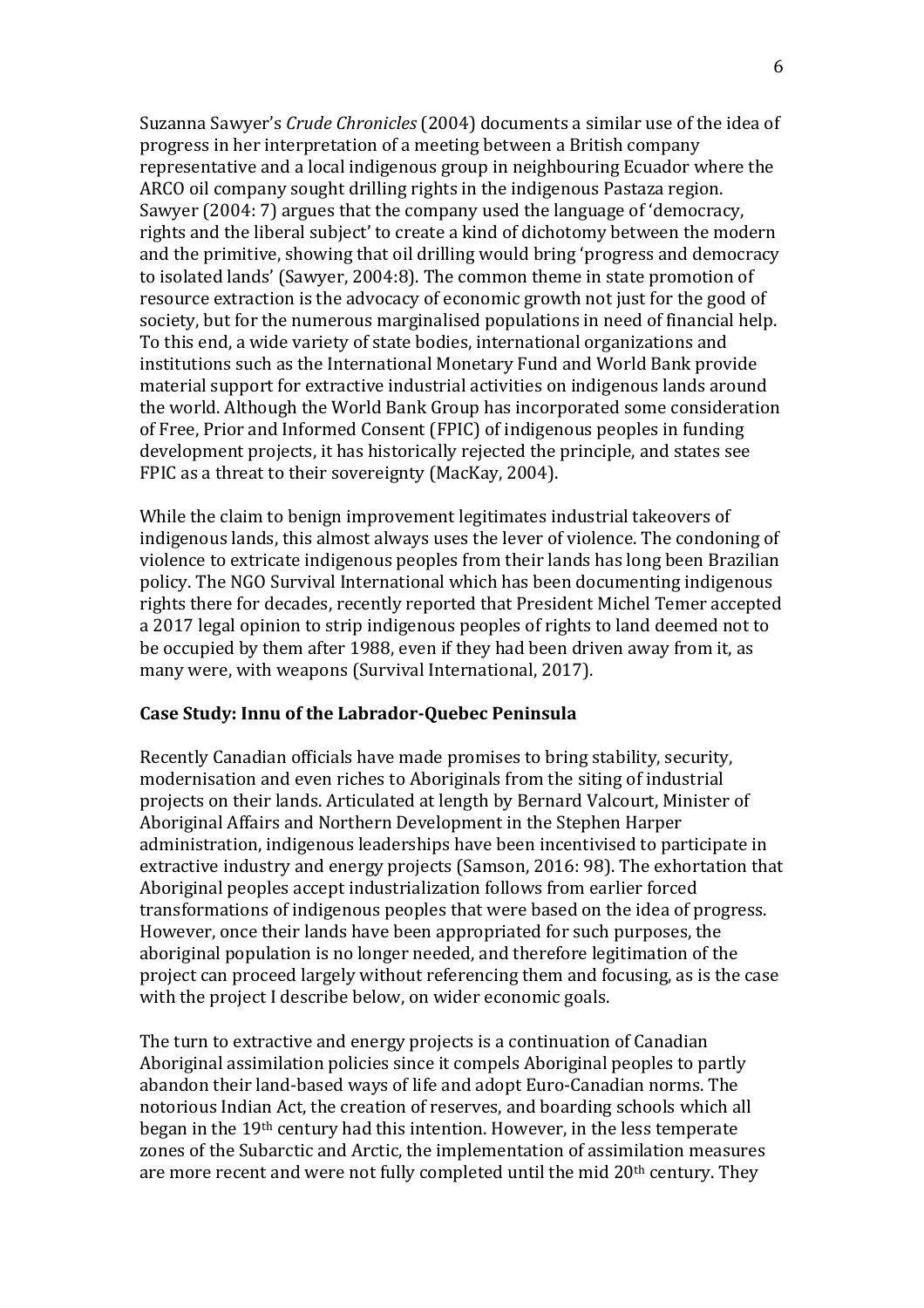coincide with the sedentarization of migratory peoples such as Inuit, Athapaskan, and Algonquin peoples into government settlements, a policy that has had disastrous results. Across these vast territories, the scale of sickness, suicide, and alcohol abuse is linked to the loss of communal activities and autonomy and the corresponding substandard forms housing, education and basic infrastructure (Adelson, 2005, Kral et. al., 2011). Village life in the Far North has not turned out to be any improvement on migratory life. Rather than celebrating progress through assimilation, as we shall see Canadian authorities have turned to amelioration through industry.

The Innu of the Labrador-Quebec peninsula, useful to British and French colonists principally for fur trading until the mid 20th century, are an example of peoples to whom the more recent appeal to progress has been applied. Early explorers and scientists depicted Innu as 'savage', 'primitive', 'pre-Columbian', and 'stone age', a people whose 'lack of material progress' was consistent with the Mesolithic age. Such epithets continued into the 1990s (see Samson, 2003: 134-142). From the 1950s onwards the sedentarization campaign waged by Canadian authorities stressed salvation through village settlements. The campaign explicitly referenced the inevitability of Innu incorporation into a new industrial order that was to be unleashed on their lands (Samson, 2013: 20). Hence, in the 1950s and 60s, Innu were transferred to government settlements across two Provinces, Quebec, and Labrador, which is part of Newfoundland.

Men were encouraged to pursue wage labour in various logging, milling, mining, and commercial fishing operations and women were to be housewives in nuclear family dwellings. Meanwhile, Innu lands and waters were appropriated for energy and extractive projects with huge increases in the building of infrastructure such as roads into their unceded territories (Samson, 2003: 96- 107). Throughout the pre- and post- sedentarization period, Innu were represented by scientific, administrative and other intermediaries as in need of cultural elevation, and in asserting this need they often invoked the metaphor of evolution. This helped make a process that was imposed by the state appear normal, inevitable and ultimately altruistic (Samson, 2003: 142-149). But, Innu employment in such activities has been insufficient to mop up the huge numbers who went from being full time hunters to unemployed householders (Samson, 2013: 82), and social problems such as family destabilization caused by government authorised child removals, alcoholism, substance abuse and suicide have not abated.

1948 marks the first attempt to move the Northerly Mushuau Innu peoples off their lands. Under the ultimate authority of the British home rule colony of Newfoundland's government, about 100 Innu were loaded onto a ship and transported from the fur trading post at Davis Inlet 300 kilometres North to Nutak. Government documents reveal that a prime motive was to transform Innu into settled wage labourers. At the time a government statement, argued that to 'make white men' of the Innu, the Nutak relocation was a 'monstrous but necessary' act (McCrae, 1993: 36). Moving them beyond the treeline and their beloved lands in the boreal forests proved to be 'monstrous' because many died and they suffered from inadequate housing, extreme cold, and serious health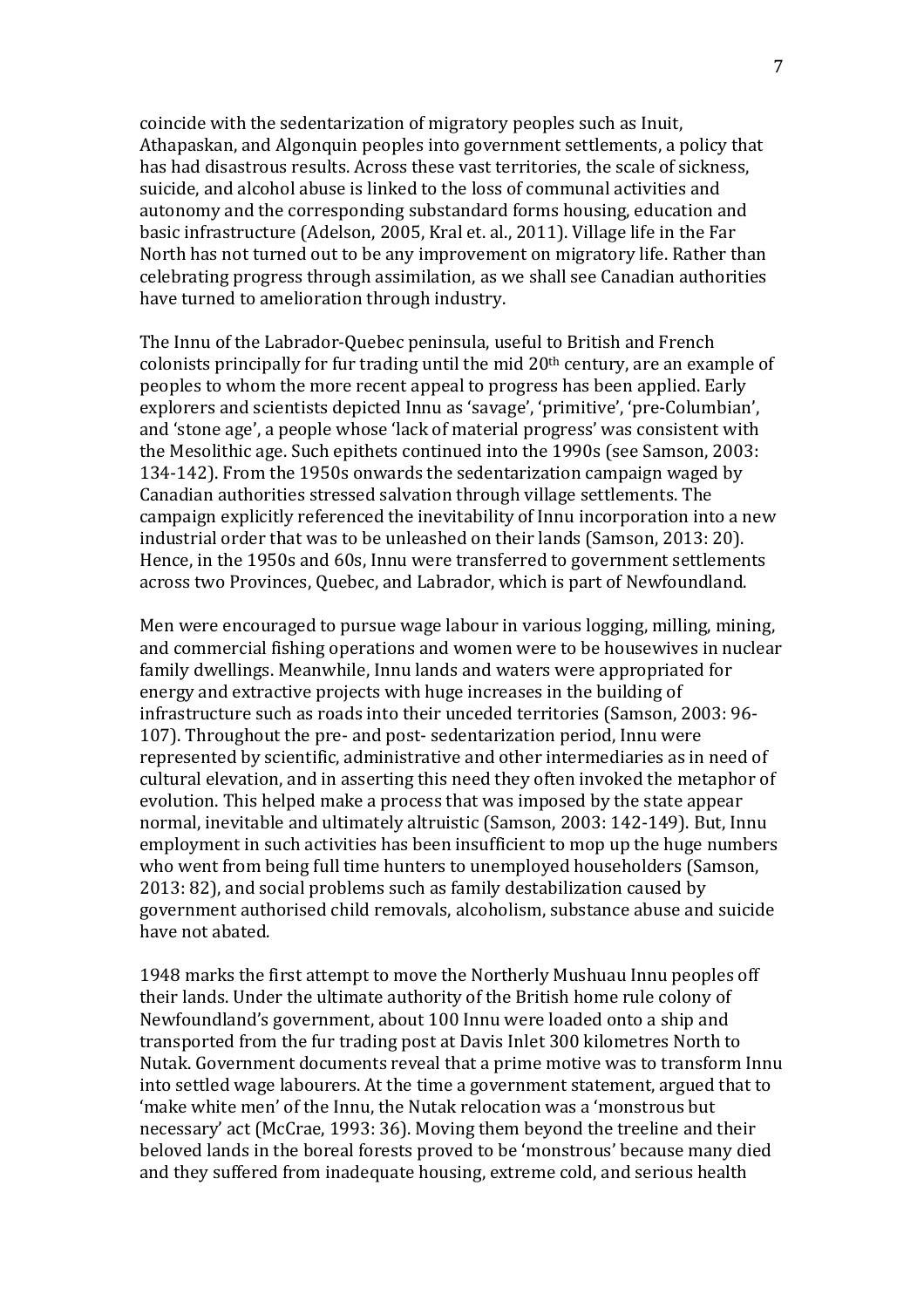problems. Nutak became one of the least known of several acts of enforced exile of Northern peoples in Canada at mid 20th century (see Tester and Kulchyski, 1994, Marcus, 1995, Bussidor and Bilgen-Reinart, 1997, McGrath, 2006).

These forced relocations were justified by Canadian officials for indigenous betterment. As at Nutak, the state spokespeople made unrealistic promises of abundant wildlife and wage labour opportunities in semi-mechanised production such as cod salting and lumber processing. But there was also a powerful economic driver for relocation in the plummeting fur prices of the early 1950s that had adversely effected the Inuit who had been diverted away from egalitarian subsistence hunting (Marcus, 1995: 27-28, McGrath, 2006: 95). Similarly, a motivation to relocate the Innu to Nutak was the closure of the government trading store at Davis Inlet because it could not turn a profit from trade with the Innu due to the collapse in the European fur market. In these cases, the failure of one indicator of progress – induction into market relations – was remedied by the imposition of another exercise in progress - relocation. In turn, the Nutak relocation failed because the new commercial arrangement was also 'unremunerative' (Kleivan, 1966: 140). Due to several tragedies and lack of subsistence hunting, the Mushuau Innu all walked back to Davis Inlet where they resumed their migratory hunting life (Sandring, 2013) until they were eventually sedentarised in 1967 at Davis Inlet.

Many Innu who were subsequently sedentarised on the Quebec side of the border, were also presented as beneficiaries of the idea of progress. More Northerly travelling 'Naskapi' Innu were brought together with Southerly Innu to the iron-ore rich area about 100 km from Caniapiscau, a favoured hunting and fishing location. The explicit purpose was to make them miners housed at purpose-built town of Schefferville (Samson, 2013: 114-116, Cassell, 2015: 7- 10). Beginning with a mining concession given to prospectors by the Quebec government on Innu lands in 1939 (Boutet, 2015: 173), and proceeding through the opening of the Iron Ore Company of Canada's mining operation in 1952, Canadian officials believed that wage labour at the mines would encourage sedentarisation and job opportunities that would last a century and Innu would 'climb the ladder' to industrial society (Boutet, 2015: 175, 179). As it happened, Innu were employed only on bottom rung levels at the mine and got few benefits from the company. Operations closed just 28 years after opening. To some of the Innu people of Matimekush, one of the two Innu villages around Schefferville, their rich, beautiful land became a wasteland (Samson, 2013: 121-122). Boutet (2015: 182) describes the contemporary landscape around Matimekush and the sister Naskapi community, Kauauautshikamats as a scarred 'red coloured, cratered, barren and dangerous landscape', hundreds of metres deep, extending over many hundred square kilometres. Not only did the Innu here endure the mining, but also the flooding of their lands at Caniapiscau made possible by unilateral extinguishment of their Aboriginal title. One man I interviewed about this in Matimekush in 2007 told me, "that our land was taken is a wound in the heart. We lost our land, our heart. We were not killed by a bullet, but we might have well as been because our land was taken without our consent."

#### **The Muskrat Falls Hydroelectric Development and Its Narration**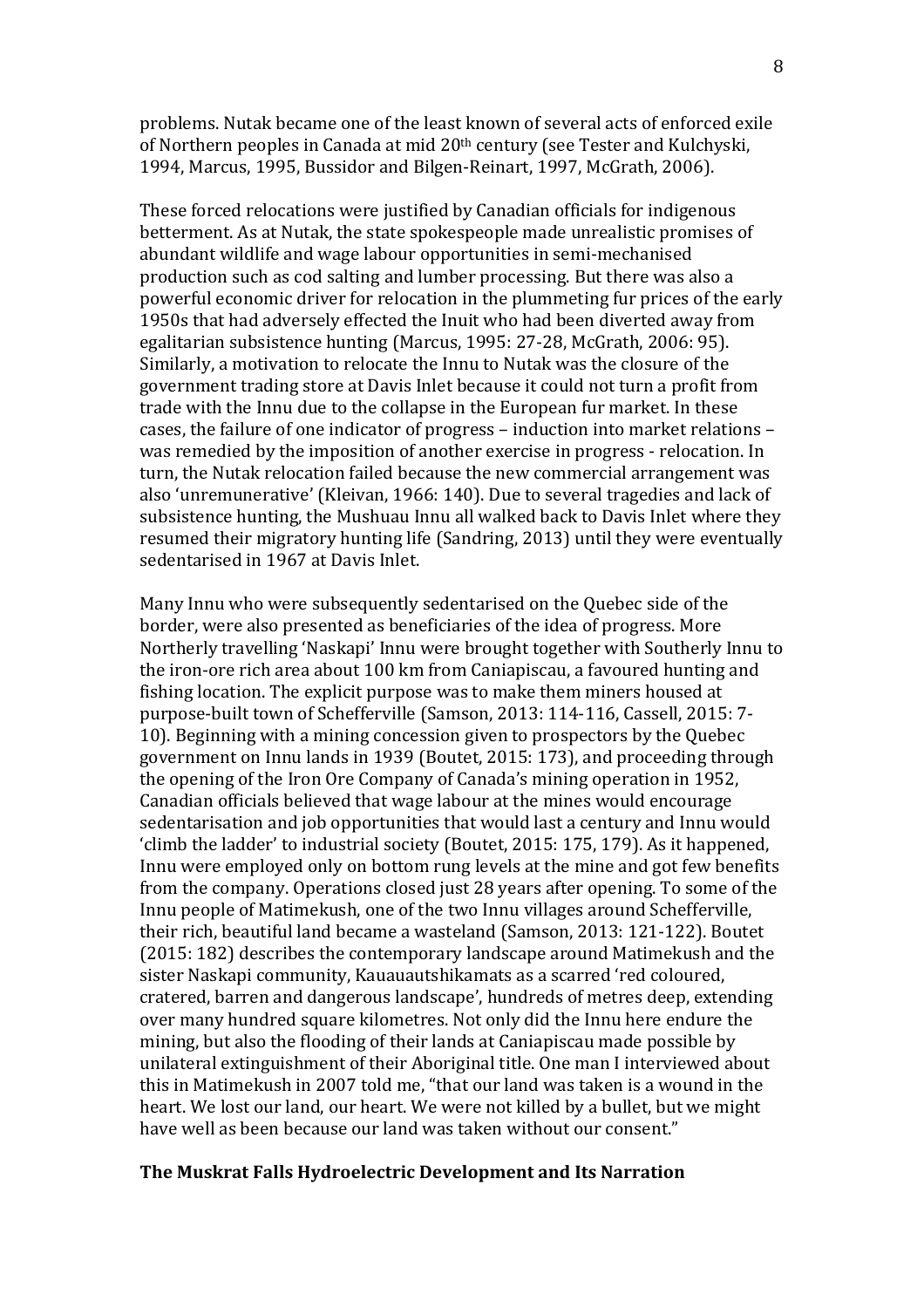The Upper Churchill hydroelectric complex was completed in 1974 by a British-Canadian consortium. It was heralded as a 'great imperial project' on Mishtashipu, (which was re-named Churchill River by Newfoundland authorities), one of the most important rivers to the Innu (Samson, 2003: 102). With no consultation or forewarning, the Newfoundland provincial government authorized the flooding of 65,000 square miles of the beloved Meshikamau area, rendering it useless for hunting or fishing, and reducing the massive waterfalls Innu called *Patshetshunau* ('steam rising') to a dribble.

The effects of the project were particularly destructive for a people who depended heavily on hunting and fishing and for whom these activities and the local environment provided meaning and purpose. While the dam, infrastructure and subsequent flooding completely altered the entire local ecology and reversed the flow of some rivers, Innu hunting families noted the drowning of wildlife, losses of caribou calving grounds and waterfowl, and methylmercury poisoning that was triggered from decomposing trees and other organic matter (Tanner, 2000: 79). So serious was the fear of contamination, that Innu interviewed by Armitage (2007: 83-84) believed that none of the large variety of fish in the mighty river itself were safe to eat. One man I interviewed in the 1990s about it said that not only were the Innu not consulted, they were specifically prevented from watching the construction of the dam in the early 1970s (Samson, 2003: 104). When Innu hunters learned of what became called Churchill Falls, they stood by bewildered not realizing that their lands were considered the property of the state. Within a short time, Innu were simply replaced.

The fact that the Innu were not mentioned at the time of its building suggests that although the dam was certainly framed through a narrative of industrial 'power' as progress by the Newfoundland government and its populist Premier Joey Smallwood (Gwyn, 1972: 274), it was not part of an extension of progress to indigenous peoples. This was not because such an extension was totally absent. Indeed, the appeal to progress was explicit at Schefferville and during the sedentarization campaign across the Labrador-Quebec peninsula of the 1950s and 60s. The lack of any acknowledgment of hunting peoples near Churchill Falls indicates both that their interests were considered irrelevant and that they had no meaningful title to their lands, a position maintained by Canada for all indigenous groups that had not signed a treaty or had a 'land claim' approved at that time. The obliteration of hunting and fishing that the Upper Churchill project accomplished symbolized the triumph of technology, energy and power over hunting, fishing and travelling. Signifying that it also represents a triumph over democracy, Innu lands were handed over to Hydro Quebec without any of the formalities of law or recognition of prior indigenous ownership of land. Through an agreement with Newfoundland, Hydro-Quebec has the rights to the power on Innu lands until 2041.

Although always in the minds of Innu, the Upper Churchill project did not resurface as a serious policy concern until the advent of the Comprehensive Land Claims (CLC) process to resolve the question of unceded lands in Labrador. CLC's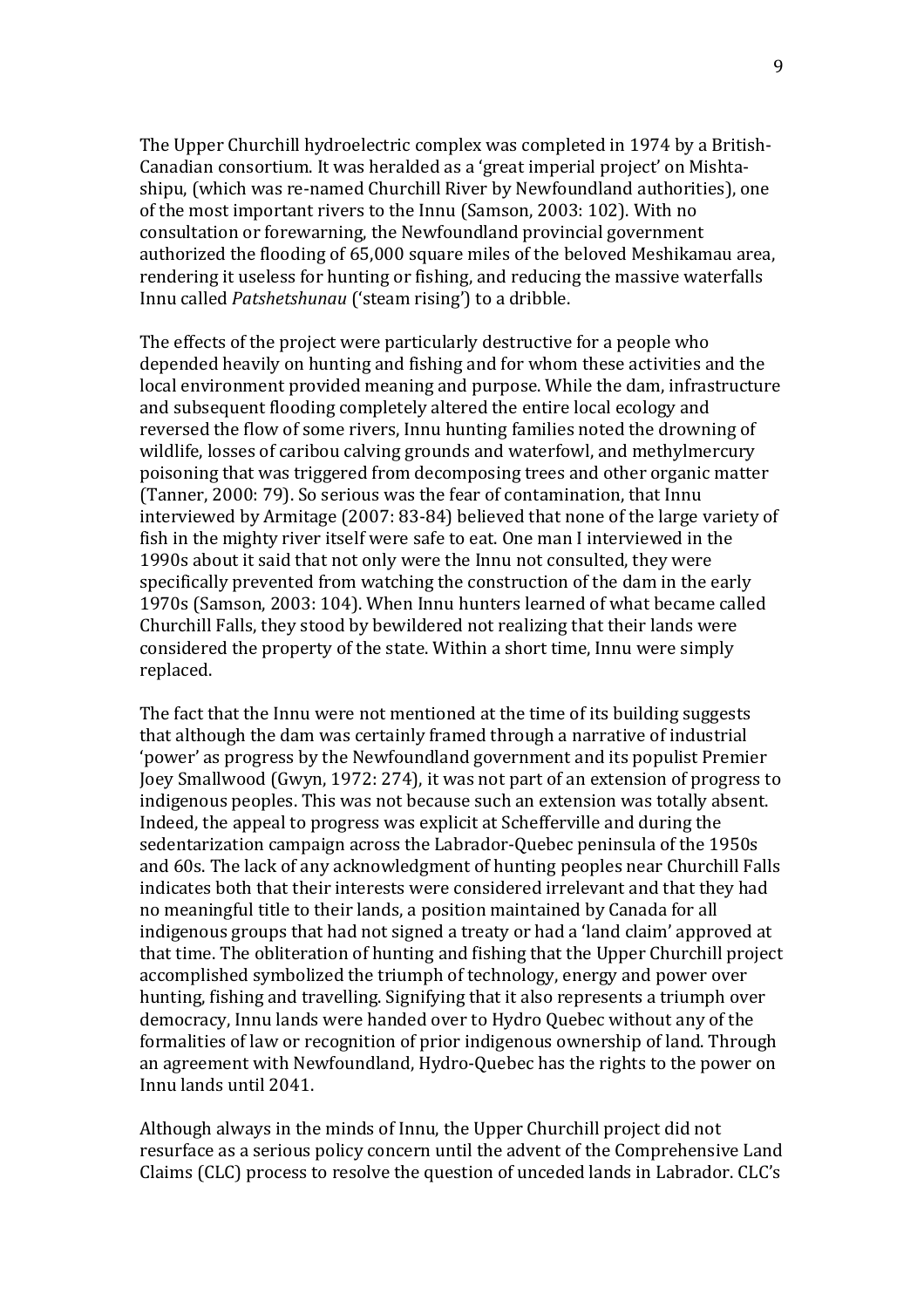aim is to ensure that underlying Aboriginal Title is extinguished or not exercised. The Innu Nation has had a 'claim' called Tshash Petapen under negotiation with Canada since the early 1990s. If a final agreement that follows from the Agreement in Principle (AIP) is ratified by the Innu voters of the two Labrador villages (but significantly not by those in Quebec who are equally heirs to Labrador land), it will provide recognition of limited rights to circumscribed territories, cash compensation (set against loans to cover the costs of the negotiation itself), business benefits to Innu entrepreneurs, privatization of collective Innu lands and self-government rights. They also will receive monetary 'redress' for the Upper Churchill hydroelectric project and an Impact and Benefit Agreement providing royalties that depend on the success of a future hydroelectric project.

Crucially, the CLC is further linked to the siting of the Lower Churchill hydroelectric project at Muskrat Falls and Gull Island, downstream from the 1970s Upper Churchill project. Scheduled to be completed in 2020, it is undertaken by Nalcor, a public utilities company. Estimated to cost C\$12.7 billion and projected to produce 824MW, the Muskrat Falls megaproject on unextinguished Aboriginal Title land has proceeded ahead of the signing of the final agreement that supposedly makes it legitimate.

Nalcor's (nd) website, replete with numerous links, videos and professional photographs of the river, the dam, and workers, promises great things to come. Hydroelectric power generation is depicted as a benign way to meet the evergrowing energy needs of Newfoundland and Labrador. It boasts that the project and associated 2,225MW generation facility at Gull Island will 'significantly reduce greenhouse gas emissions - equivalent to taking 3.2 million vehicles off the road each year.' As well as claiming that hydroelectric power provides 'boundless energy', the accompanying video calls the project an 'energy warehouse' that will 'facilitate future industrial growth' while being the 'least cost option for consumers' (Nalcor, 2012, Nalcor, 2015). Whereas the power itself is asserted to be clean and renewable, it could be used to power neighbouring 'industrial growth' such as mining.

But, this incarnation of progress as affordable clean energy omits seeking the consent of the peoples on whose land it is located. Canada has clearly not elicited FPIC and any future consent will be sought only after the land has already been taken. Even the CLC negotiations that could supply a fig leaf of legitimacy are with only one artificially segmented group of Innu, those who fall under Innu Nation, and not all Innu who have ties to the area. Contrary to standards in the 2007 UN Declaration on the Rights of Indigenous Peoples on FPIC, the Innu are given few meaningful choices other than to relinquish their lands, enjoy a few short-term benefits and accept an increase in social, health and environmental problems (Samson and Cassell, 2012, 16-17). Although there has been consultation between the government and the Innu Nation leadership, which has then been translated into Innu-aimun and relayed onwards in fragments at sporadic meetings in the Innu villages in Labrador, all this information and the future vote to ratify the AIP is superfluous since the dam is a *fait accompli*.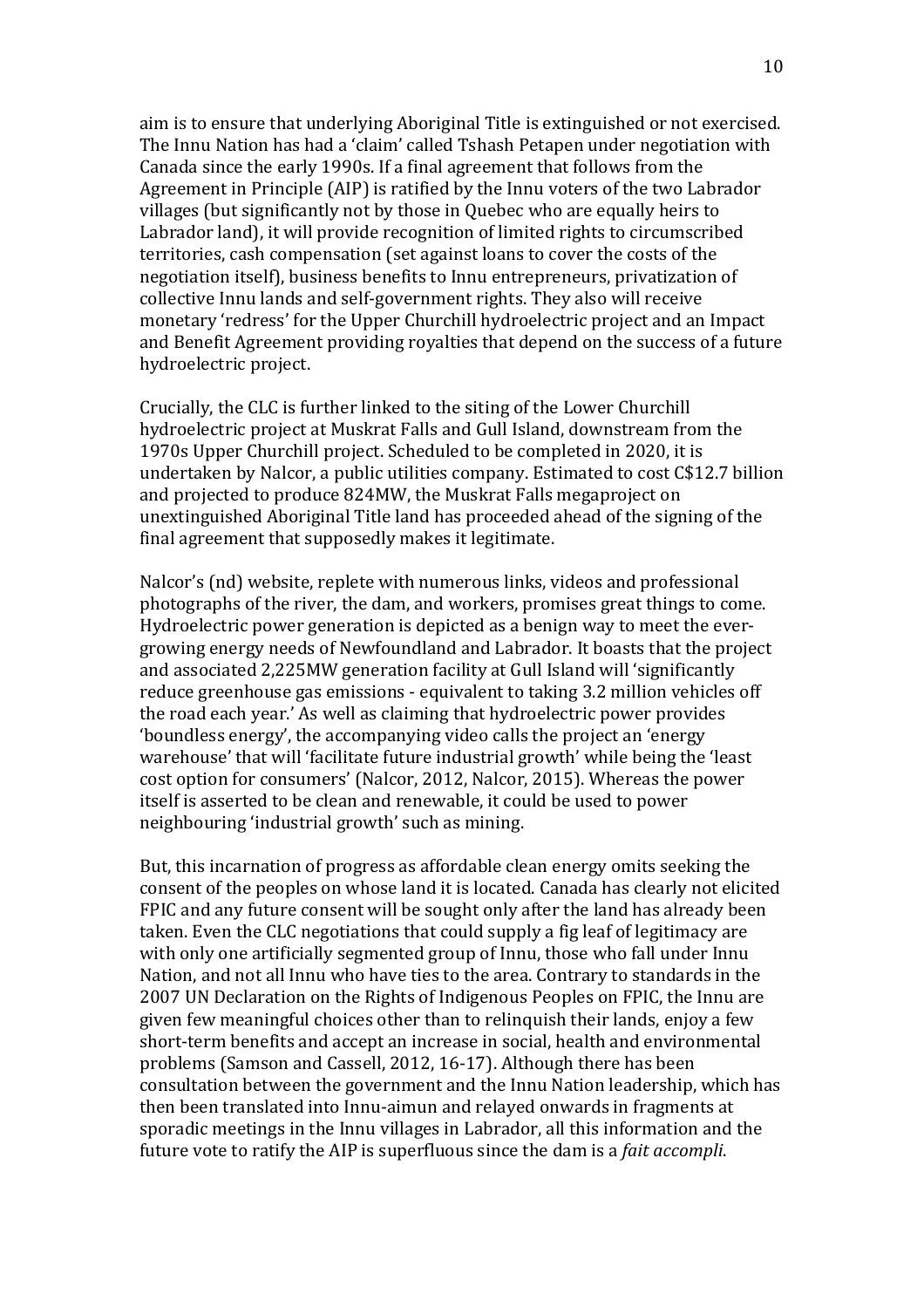When Newfoundland officials unveiled the project, the main mention of indigenous peoples was about the financial benefits and economic stakes they may have at Muskrat Falls. The Newfoundland and Labrador government (2012) news release on the plan to develop Muskrat Falls featured Premier Danny Williams stating:

"This is a day of great historic significance to Newfoundland and Labrador as we move forward with development of the Lower Churchill project, on our own terms and free of the geographic stranglehold of Quebec which has for too long determined the fate of the most attractive clean energy project in North America…The benefits of this project for our province will be enormous, including thousands of jobs and billions of dollars of economic activity. From day one, our government has taken a long-term, strategic approach to developing this project. Our priorities have remained steadfast; that is to achieve maximum benefits for our people, and to secure stable rates and markets with a good return for the people of this province…"

Apart from an earlier reference to Innu Nation as an economic partner, Williams did not acknowledge indigenous peoples and their land-based lifestyles. They were submerged under the undifferentiated promises of jobs and dollars. In 2012, Williams' successor Kathy Dunderdale announced at a Press Conference in the settler community of Happy Valley-Goose Bay, a short distance from both the Innu community of Sheshatshiu and the dam site. Here the Innu and neighbouring Inuit are rendered invisible, folded into the Provincial political constituency:

"Harnessing the vast hydroelectric power of the Lower Churchill is a promise that has been hovering on the horizon for 50 years but has remained just out of reach for successive governments of Newfoundland and Labrador...The most important benefit of this development is that it allows us as Newfoundlanders and Labradorians to stand tall and proud on the national stage, knowing that as our forebears persevered to etch an existence on the edge of the North Atlantic, so will we with unrelenting focus and steadfast determination overcome all obstacles and transform challenges into success."

The statement also summons up the characteristic technological triumphalism over nature in national narratives of resource development (Nixon, 2011: 151). As well as the indigenous peoples and their ways of life that are banished from the imagination of the future, nature too disappears. It is not the river that is being 'harnessed' but 'hydroelectric power'. Although there were many objections to the project at the time from native and non-native parties, and there was no political consensus in the Provincial seat of St. Johns about it, the statement brims with confidence about the progress to be realized in what was then a C\$7.7 billion undertaking. Dunderdale promised a future made possible by nameless 'forebears' who 'persevered to etch an existence'.

## **Replaced by a Boondoggle**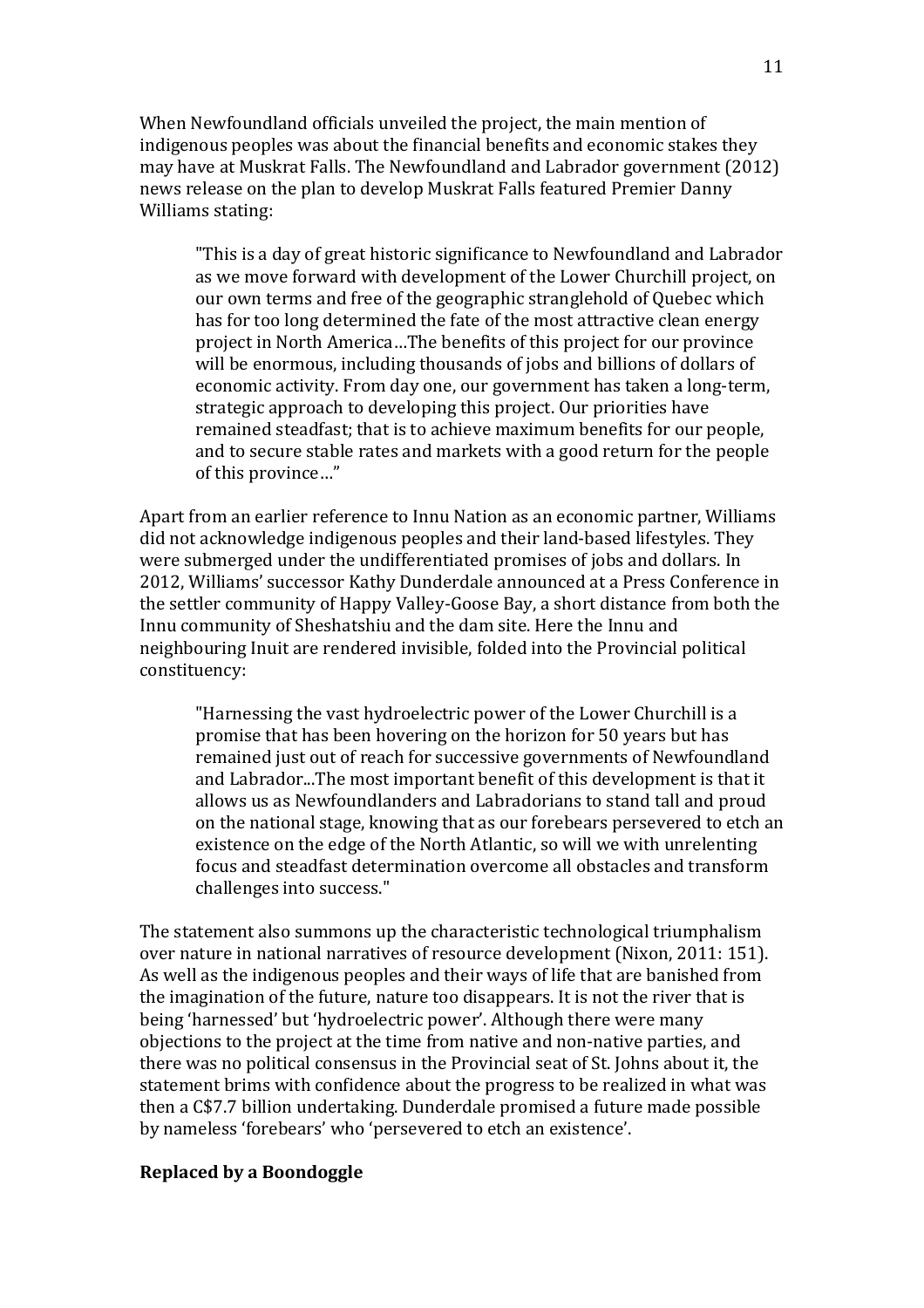For the Innu, being 'partners' involves various job and business opportunities, training programmes, free power and compensation indexed to the financial success of the venture. However, at C\$12.7 billion, the cost has almost doubled from the original estimate just 5 years ago. It is backed by Federal loan guarantees of C\$5billion at the outset of the construction and a top-up guarantee of C\$2.98 billion courtesy of Premier Trudeau (Boone, 2016). There have already been losses of C\$66.9 million on a hedging loan (McLoed, 2017a). Therefore, royalties flowing to the Innu Nation and Innu entrepreneurs will depend on how rapidly these considerable debts are cleared and profits accumulated.

Although there is scarcely a mention of the Innu in the ongoing press coverage of Muskrat Falls, there is much discussion of the 'boondoggle' (Jones, 2017) with editorials, letters and articles in the *St. John's Telegram* almost unanimously excoriating the megaproject for excessive financial risk. It is not any violation of indigenous rights that commentators fear, but increases in their taxes to pay for the boondoggle and price hikes for electricity rather than the decreases they were promised (Reade, 2017, Frampton, 2017). In 2016, the Nalcor CEO Ed Martin resigned triggering a C\$1.4 million severance package (Sampson and Cowan, 2016). The incoming CEO Stan Marshall quickly expressed doubts about the financial viability of the project. Even the current Premier, Dwight Ball calls Muskrat Falls "ill-conceived and reckless" and a damning verdict on a megaproject dependent on selling power to the sparsely populated Provinces of Newfoundland and Nova Scotia, was provided by *The Economist* (2017). Despite all this, 18 Nalcor executives awarded themselves C\$766,752 in bonuses in 2017 (McLoed, 2017b). So parlous are the finances, that the Newfoundland government commissioned a forensic audit of the project (Cowan, 2018). Indeed, megaprojects including dams have a calamitous history of cost overruns with 'whole nations…affected in both medium and long term of the success or failure of just a single project' (Flyvbjerg, Bruzelius and Rothengatter, 2003: 4). A major World Bank study showed that demand for the power from dams was on average one-fifth lower than projected when the projects were planned (McCully, 2001: 134).

With the financial stakes so high, the indigenous owners of the lands around Muskrat Falls are easily forgotten. For them, the quick injection of cash from employment is unlikely to address the endemic health problems in Innu villages such as high diabetes and suicide rates that are 14 times more than Canadian levels (Pollock et. al., 2015) and poor community infrastructures, including a periodic lack of potable water. While Innu are employed at Muskrat Falls, the numbers make a dent in the substantial numbers of the unemployed only periodically. Subcontractors, for whom they work, have had periodic lay-offs (Barry, 2017). Those who do work there have faced racism, and it is doubtful that much employment will be available to Innu beyond the construction phase (Samson, 2016: 100). The use of 'embedded contractors' on high salaries hints at vast disorganization (McLoed, 2017c) and little chance for Innu to have any meaningful long term job prospects in association with the megaproject. Finally, the very high costs of living in Labrador have always been offset by subsistence hunting, fishing and gathering, but with Muskrat Falls now joining a network of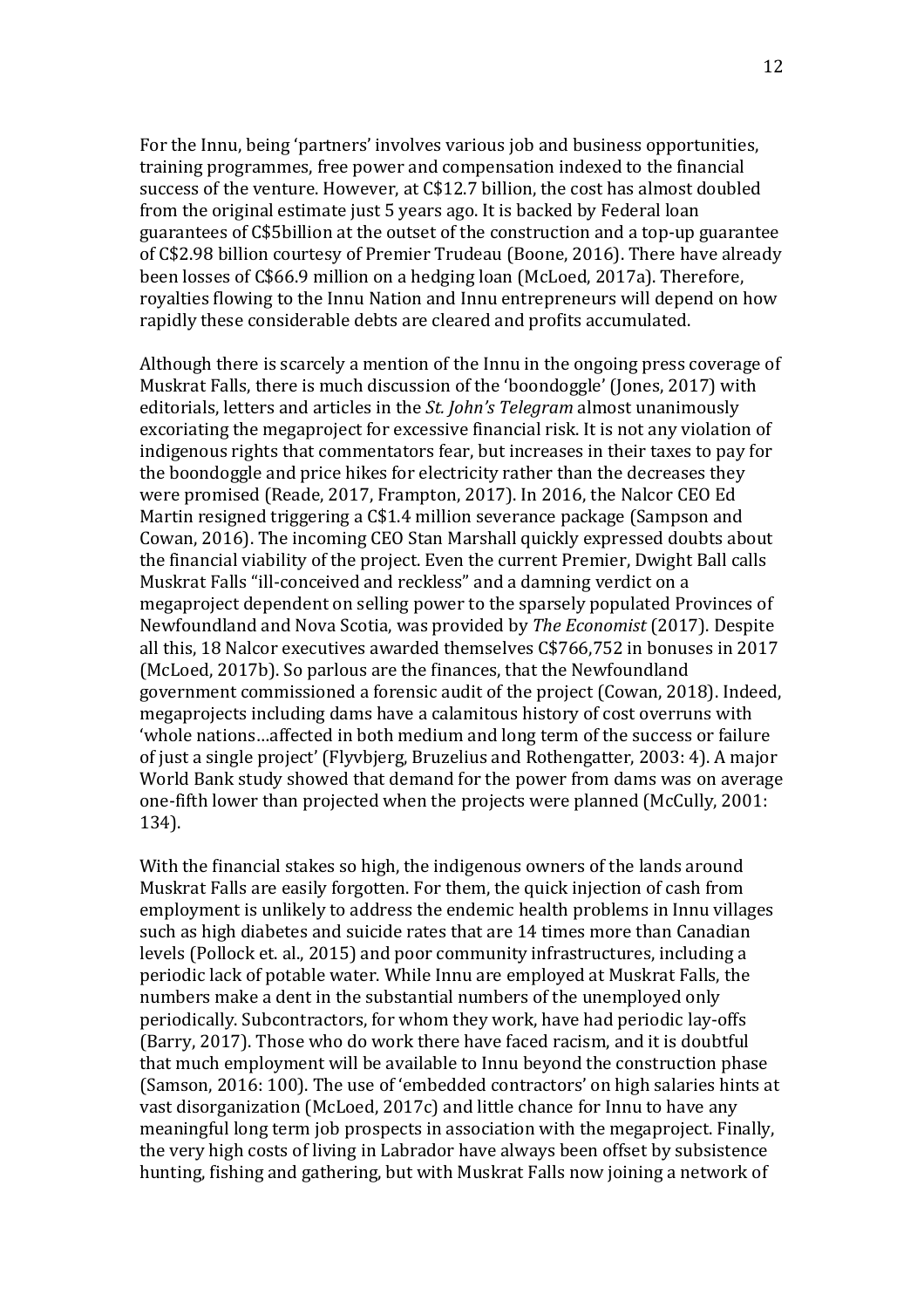other hydroelectric projects spanning Innu territories across the Labrador-Quebec peninsula such activities are compromised.

The environmental implications of Muskrat Falls are equally alarming. The megadam will destroy much of the habitat for fish and animals, reduce biodiversity and possibly result in the displacement of people. In May 2017, the downstream community of Mud Lake was flooded and evacuated. Residents there blamed the dam (Tobin and Bartlett, 2017). A study of the causes of the flooding exonerated the dam project, but residents claim that crucial data were overlooked. The study lacked impartiality as all the data it used were supplied by Nalcor and the Newfoundland government (Breen, 2007). More ominously, a measurement and modelling study by Harvard researchers showed higher concentrations of methylmercury in the waters surrounding Innu and neighbouring Inuit and settler communities, and predicted that 'increases in methylmercury concentrations resulting from flooding associated with hydroelectric development will be greater than those expected from climate change' (Schartup, et. al., 2015: 11789). There was a sudden landslide in 2018, provoking fears of dam collapse (CBC, 2018).

## **Conclusion**

One common factor that enables the claim of progress to be maintained in dam projects globally is that indigenous peoples often 'lack of official title deeds to the ecosystems that have sustained them for centuries or in some cases, millennia' (Nixon, 2011: 152). But in this case, it is Canada, which has no deeds. By authorizing a public company to build Muskrat Falls, it is violating the underlying Aboriginal Title of the Innu because a final land claim agreement to permit it has not been ratified. A second feature of the imposition of these supposedly progressive projects is state suppression of opposition. Here, Innu, Inuit and settler protesters and a journalist at Muskrat Falls were jailed and the Labrador and Aboriginal Affairs building in Goose Bay had to close because of protesters (McCann, 2017). In other places such as Guatemala, dam opponents have been fatally disappeared (Nixon, 2011: 153-154), and in 2016 Berta Cáceres, winner of the Goldman Environmental Prize was shot and killed in her home only a week after threatening to organize opposition to a major hydroelectric project on indigenous lands in Honduras (Watts, 2016). However, in many places, opposition is muted by the need for wage labour, as Maya indicated at the outset of this essay.

The Muskrat Falls project illustrates that industrialisation cannot be a politically neutral process in which humanity is directed towards ever more progress. Megadams principally benefit powerful political and economic interests (McCully, 2001: 236). In the case of Muskrat Falls, the Innu get a short term cut of the proceeds and some low skilled jobs, but vastly superior benefits accrue to the non-native protagonists who assume management and technical roles and most of the energy. Finally, Innu land rights (what remains of them) and cash compensation are tethered to a hydroelectric project in severe financial peril and predicted to trigger methylmercury poisoning of waters they depend upon. Once it is operating, no further reference to the Innu or their treasured lands and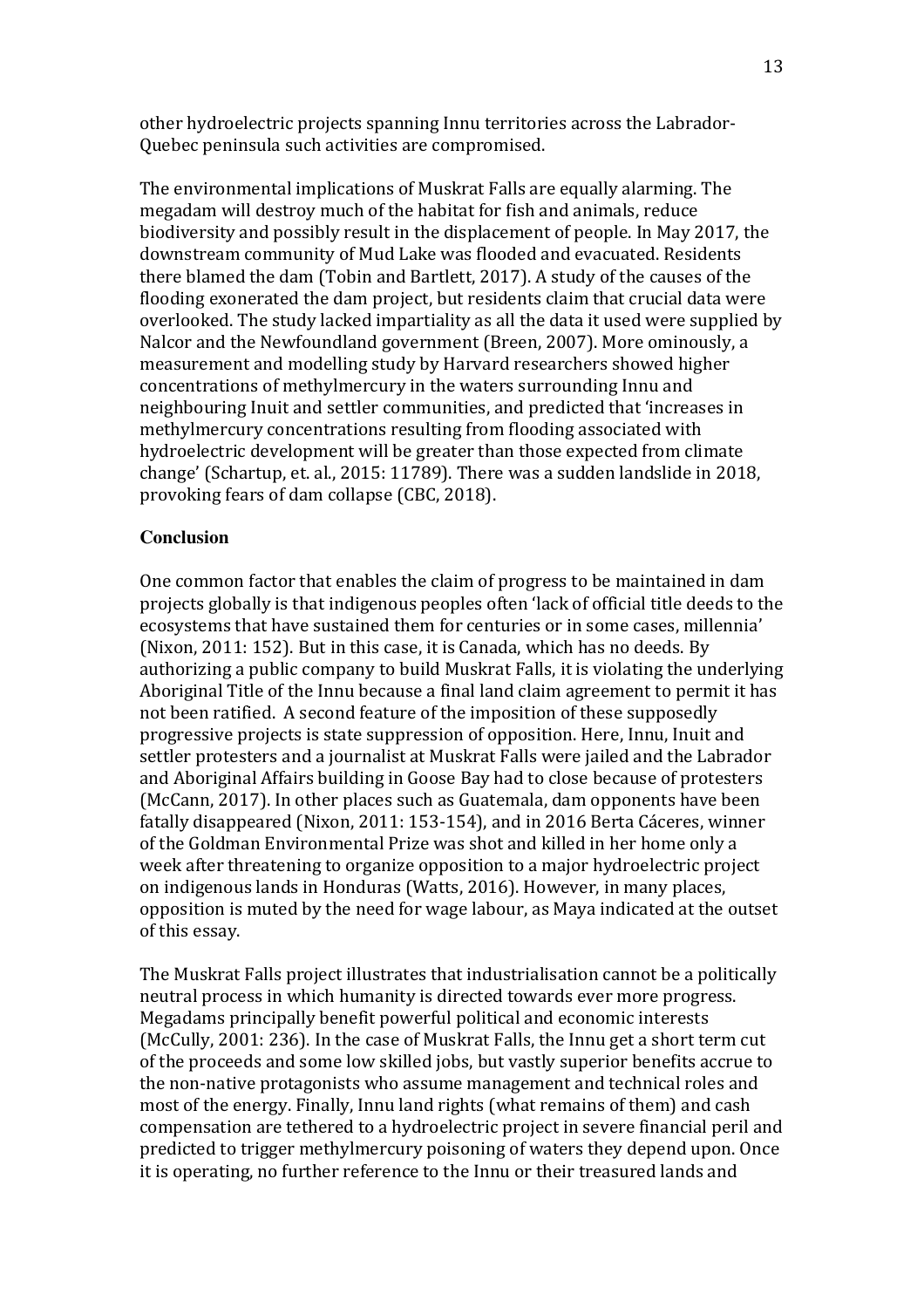waters will be necessary. Even if the boondoggle proceeds as planned, Innu replacement is cemented by cultural transformation made imperative by the loss of their lands and waters. In its technological triumphalism and profit making, the megadam replaces indigenous lives and activities and in doing so illustrates how a singular, but extremely precarious, future is justified by the idea of progress.

## **Postscript from the Past**

Over a decade before Muskrat Falls was planned, my friend Louie and I were with his 10-year-old son, little Marcel and his nephew Stanley. We are also taking a trip along the same road I travelled on some 17 years later with the other Marcel and Maya. This was a hunting trip. Little Marcel was excited and said he was glad to be away from Sheshatshiu. We went along the spruce-lined gravel and dirt road. There was no firm plan; we were just looking to see if there were animals about. We travelled West on the road to the Gull island turnoff, drove as far as we could through huge slushy gullies, got out and walked with our guns. There were large chunks of ice in Mishta-shipu, flowing strongly to the east and out into the Atlantic.

Just before the bank, we saw ptarmigan in the woods. His father handed Marcel the .22 rifle, and one bullet. He stood still, fired and got one bird. Louie put another bullet in the .22, and Marcel got his second ptarmigan. We then proceeded along the track, each Innu casually but effectively scouring the ponds for ducks and geese and scanning the woods for porcupines, rabbits and more ptarmigan. "What are we looking for?", I ask Louie. "Anything" he replies. Stanley then shot two ducks on a pond half covered in ice. It was hard to reach them, but he braved the thin ice, carefully testing its thickness with a pole, making his way to the edge and retrieving the ducks. We arrive back at Louie's sister Maggy's camp, just off the road. Everyone is beaming when we bring in the birds.

People have lots to say.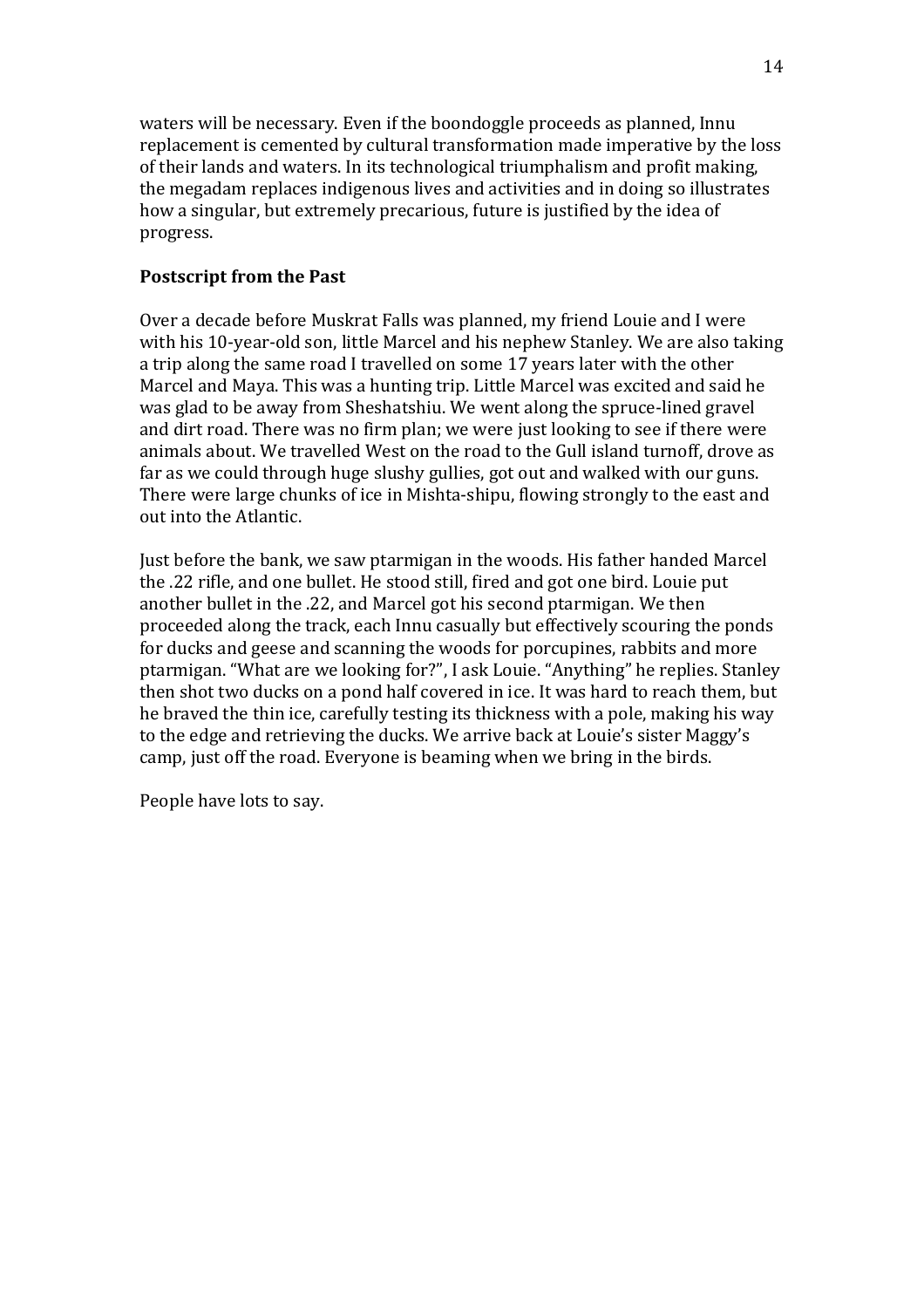### Bibliography:

Adelson, Naomi

2005 "Embodiment of inequity: health disparities in aboriginal Canada", *Canadian Journal of Public Health* 96, Supplement 2, pp. S45– S62.

## Armitage, Peter

2007 *Innu Kaishitshissenitak Mishta-shipu: Innu Environmental Knowledge of the Mishta-shipu (Churchill River) Area of Labrador in Relation to the Proposed Lower Churchill Project*, Report of the work of the Innu Traditional Knowledge Committee to the joint Innu Nation– Newfoundland and Labrador Hydro Task Force. At: http://www.kuekuatsheu.ca/reports/ITKCreport.pdf Accessed 23 August 2017.

### Arneil, Barbara

1996 *John Locke and America: the Defence of English Colonialism*, Oxford: Clarendon Press.

#### Aspengren, Henrik

2013 "Empire: A Question of Hearts, The Social Turn in Colonial Government, Bombay, c. 1905-1925," In *Empire, Development and Colonialism: The Past in the Present*, edited by Mark Duffield and Vernon Hewitt, 45-58. Woodbridge: James Currey.

## Bailey, Sue

2012 "Muskrat Falls hydroelectric development in Labrador gets green light," *Times Colonist*, 17 December. At

http://www.timescolonist.com/business/muskrat-falls-hydroelectricdevelopment-in-labrador-gets-green-light-1.29514 Accessed 25 August 2017.

Barry, Garrett

2017 "145 workers laid off from Muskrat Falls project in Labrador", CBC, 9 February. Accessed at:

http://www.cbc.ca/news/canada/newfoundland-labrador/penneconlayoffs-muskrat-falls-acdc-converter-1.3974658 20 February 2018.

Beinart, William, and Lotte Hughes

2007 *Environment and Empire*, Oxford: Oxford University Press.

Böhm, Steffen, Zareen Pervez Bharucha, and Jules Pretty, (eds.) 2014 *Ecocultures: Blueprints for Sustainable Communities*, London: Routledge.

Boone, Marilyn

2016 "Ottawa approves additional \$2.9B loan guarantee for Muskrat Falls," CBC, 3 November. At http://www.cbc.ca/news/canada/newfoundland-labrador/ottawa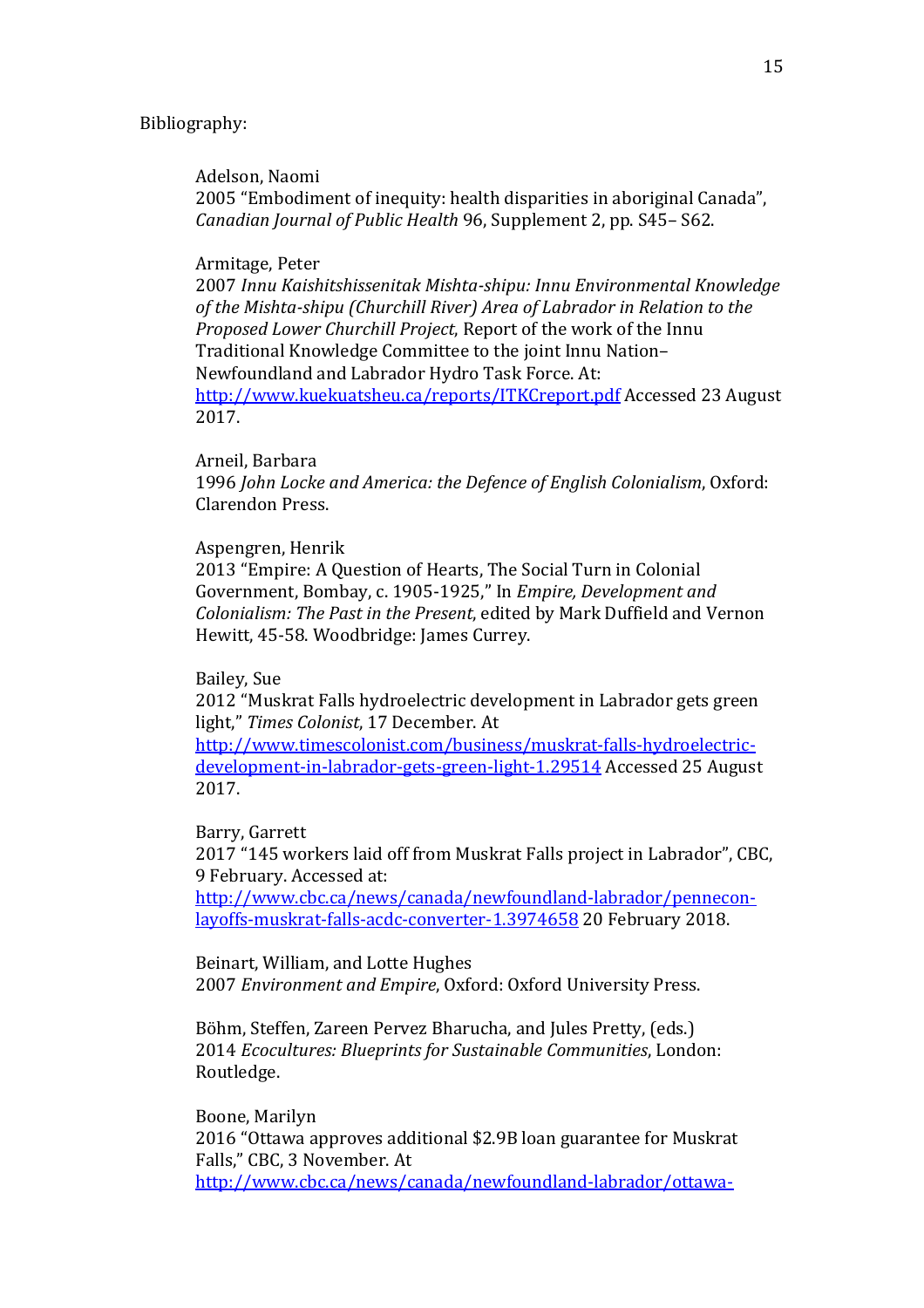approves-bigger-loan-guarantee-muskrat-falls-1.3835135 Accessed 25 August 2017.

#### Boutet, Jean-Sébastien

2015 "The Revival of Québec's Iron Ore Industry: Perspectives on Mining, Development, and History." In *Mining and Communities in Northern Canada: History, Politics and Memory* edited by Arn Keeling and John Sandlos, 169-206. Calgary: University of Calgary Press.

## Breen, Katie

2017 "Muskrat Falls not to blame for Mud Lake flood, initial research findings show," CBC, 8 September. At: http://www.cbc.ca/news/canada/newfoundland-labrador/muskratfalls-mud-lake-initial-findings-1.4280319 Accessed 9 September 2017.

Bussidor, Ila and Üstün Bilgen-Reinart 1997 *Night Spirits: The Story of the Relocation of the Sayisi Dene*. Winnipeg: University of Manitoba Press.

Carson, Rachel 1962 *Silent Spring*. New York: Fawcett Crest.

## Cassell, Elizabeth

2015 *The Lie of the Land: The Struggle for Land Rights Recognition of the Innu Who Live in Quebec*, PhD Thesis, Department of Sociology, University of Essex.

## CBC

2018 "North Spur landslide stoking fears of Mud Lake, Happy Valley-Goose Bay residents" CBC News 12 February. Accessed at: http://www.cbc.ca/news/canada/newfoundland-labrador/north-spurlandslide-worries-fear-1.4532494

### Cowan, Peter

2018 "Auditor hired to examine Muskrat Falls numbers for judicial inquiry", CBC, February 5. Accessed at: http://www.cbc.ca/news/canada/newfoundland-labrador/muskrat-

falls-audit-inquiry-1.4520083 20 February 2018

#### Durkheim, Èmile

1951 [1897] *Suicide: A Study in Sociology*. translated by John Spaulding and George Simpson, Glencoe, IL: Free Press.

#### Fidler, David

2001 "The return of the standard of civilization." *Chicago Journal of International Law* 2, 1: 137-157.

Flyvbjerg, Bent, Nils Bruzelius and Werner Rothengatter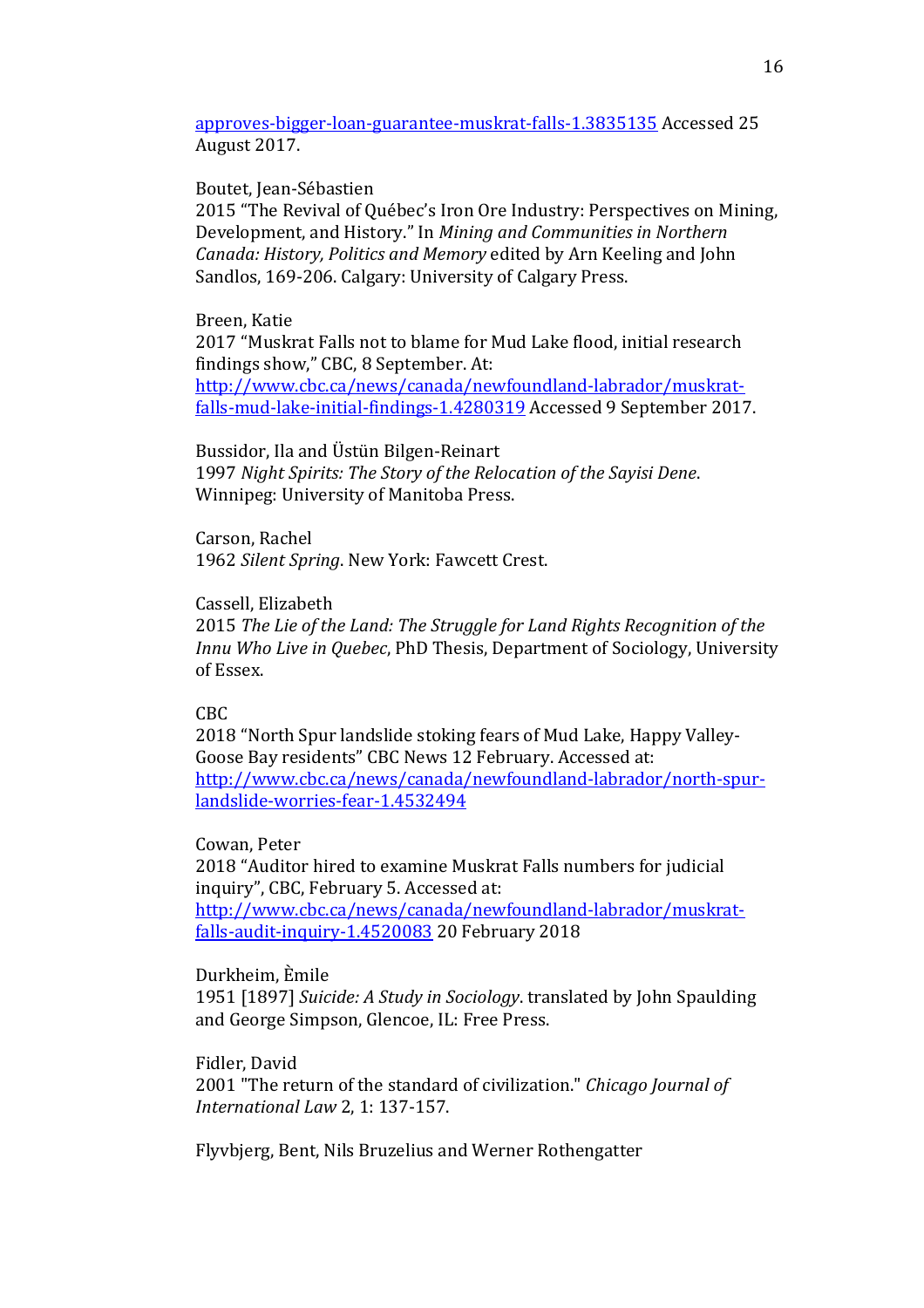2003 *Megaprojects and Risk: An Anatomy of Ambition*. Cambridge: Cambridge University Press.

### Frampton, Pam

2017 "Six Stages of Boondooggle," *St. John's Telegram*, 2 September. At: http://www.thetelegram.com/opinion/columnists/2017/9/2/pamframpton--six-stages-of-boondoggle.html Accessed 4 September 2017.

## Guess, Teresa

2006 "The social construction of whiteness: Racism by intent, racism by consequence," *Critical Sociology* 32, (4): 649-673.

Gwyn, Richard 1972 *Smallwood: The Unlikely Revolutionary*. Toronto: McClelland and Stewart.

Hogenboom, Barbara 2012 "Depoliticized and repoliticized minerals in Latin America," *Journal of Developing Societies*, 28, (2): 133-158.

### Hollender, Rebecca

2016 "Capitalizing on Public Discourse in Bolivia–Evo Morales and Twenty-first Century Capitalism." *Consilience: The Journal of Sustainable Development* 15, (1): 50-76.

Jones, Brian

2017. "Smart to cancel billion-dollar boondoggles," *St. John's Telegram,* 4 August, At:

http://www.thetelegram.com/opinion/columnists/2017/8/4/brianjones--smart-to-cancel-billion-dollar-boondoggles.html Accessed 27 August 2017.

Kleivan, Helge 1966 *The Eskimos of Northeast Labrador*. Oslo: Norsk Polarinstitutt.

Kral, Michael., Lori Idlout, Bruce Minore, Ronald Dyck, and Laurence Kirmayer.

2011 "Unikkaartuit: Meanings of Well-Being, Unhappiness, Health, and Community Change Among Inuit in Nunavut, Canada." *American journal of Community Psychology* 48, (3-4): 426-438.

 Kraynak, Robert 1983. "Hobbes on barbarism and civilization." *The Journal of Politics* 45, 1: 86-109.

Kumar, Krishan 1978 *Prophecy and Progress: The Sociology of Industrial and Post-Industrial Society*. Harmondsworth: Penguin.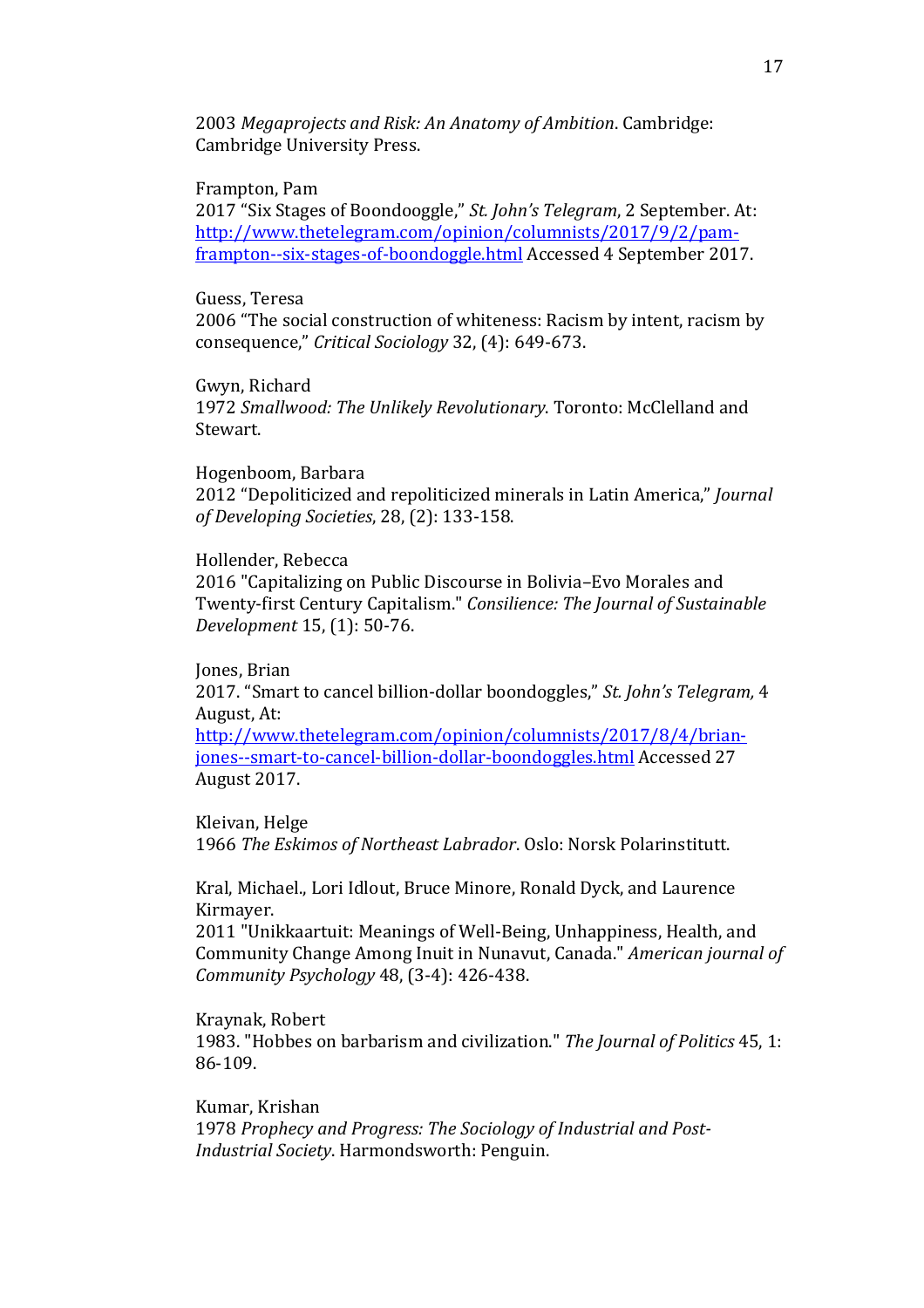Lester, Alan and Fae Dussart

2014 *Colonization and The Origins of Humanitarian Governance: Protecting Aborigines Across the Nineteenth-Century British Empire*, Cambridge: Cambridge University Press.

Liberti, Stefano

2013 *Land Grabbing: Journeys in the New Colonialism*. translated by Enda Flannelly, London: Verso.

MacKay, Fergus

2004 "Indigenous People's Right to Free, Prior and Informed Consent and the World Bank's Extractive Industries Review," *Sustainable Development Law & Policy*, 4, (2): 43-65.

Malm, Andreas

2016 *Fossil Capital: The Rise of Steam Power and the Roots of Global Warming*, London: Verso.

### Marcus, Alan

1995 *Relocating Eden: The Image and Politics of Inuit Exile in the Canadian Arctic*. Hanover, NH: University Press of New England.

Marx, Karl 1978 "On Imperialism in India," In *The Marx-Engels Reader,* edited by Robert Tucker, New York: WW Norton, 653-664.

Matytsin, Anton

2016 *The Specter of Skepticism in the Age of Enlightenment*. Baltimore, Johns Hopkins University Press.

## McCann, Matt

2017 "Protest fears keep Labrador Affairs office closed for 2 months," CBC, 17 August. At: http://www.cbc.ca/news/canada/newfoundlandlabrador/labrador-affairs-office-still-closed-protest-fears-1.4249256 Accessed 27 August 2017.

McCrae, Donald

1993 *Canadian Human Rights Commission Report on the Complaints of the Innu of Labrador*. Ottawa: Canadian Human Rights Commission.

McCully, Patrick 2001 *Silenced Rivers: The Ecology and Politics of Large Dams*. London: Zed.

McGrath, Melanie 2006. *The Long Exile: A True Story of Deception and Survival in the Canadian Arctic*. London: Harper Perennial.

McLoed, James.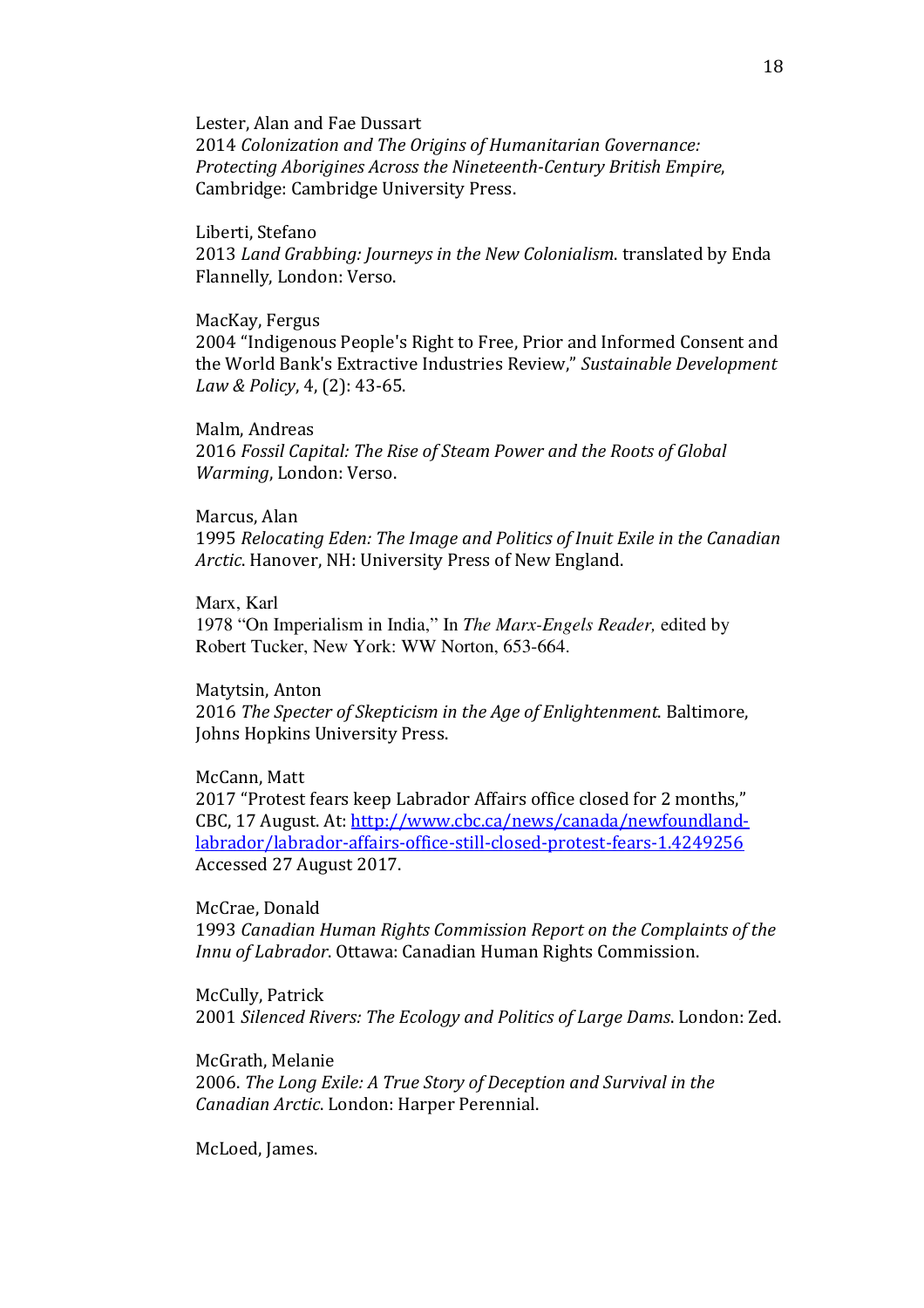2017a "Nalcor says \$66.9m hedging loss was normal and prudent," *St. John's Telegram*, 21 August. At:

http://www.thetelegram.com/news/local/2017/8/21/nalcor-says--66- 9m-hedging-loss-was-normal-and-prudent.html Accessed 25 August 2017.

McLoed, James

2017b "Nalcor paid out 766K in bonuses to top execs this year," *St. John's Telegram*, 28 August. At:

http://www.thetelegram.com/news/local/2017/8/27/nalcor-paid-out-766k-in-bonuses-to-top-execs-this-year.html Accessed 29 August 2017.

## McLoed, James

2017c ''Embedded contractors' make up about 90 per cent of Muskrat Falls management team," *St. John's Telegram*, 8 September 2017. At: http://www.thetelegram.com/news/local/2017/9/8/nalcor\_s-shadowworkforce.html Accessed 10 September 2017.

Mill, John Stuart 1975, [1861], *Three Essays*. New York: Oxford University Press.

Mitchell, Angus 2003 *Casement*. London: Haus.

### Nalcor

nd "Lower Churchill Project," At https://nalcorenergy.com/nalcoroperations/lower-churchill-project/ Accessed 24 August 2017.

## Nalcor

2012 "About Muskrat Falls." At: https://www.youtube.com/watch?v=CxeeiT1A55U Accessed 24 August 2017.

**Nalcor** 

2015 "Muskrat Falls and HVDC," YouTube. At: https://www.youtube.com/watch?v=Wqmm8pbBcAU Accessed 24 August 2017.

Newfoundland and Labrador

2010 "News Release: Lower Churchill Project to Become a Reality; Province Signs Partnership Agreement with Emera Inc. for Development of Muskrat Falls," At:

https://www.gov.nl.ca/lowerchurchillproject/release.htm Accessed 25 August 2017.

Nixon, Rob 2011 *Slow Violence and the Environmentalism of the Poor.* Cambridge, MA: Harvard University Press.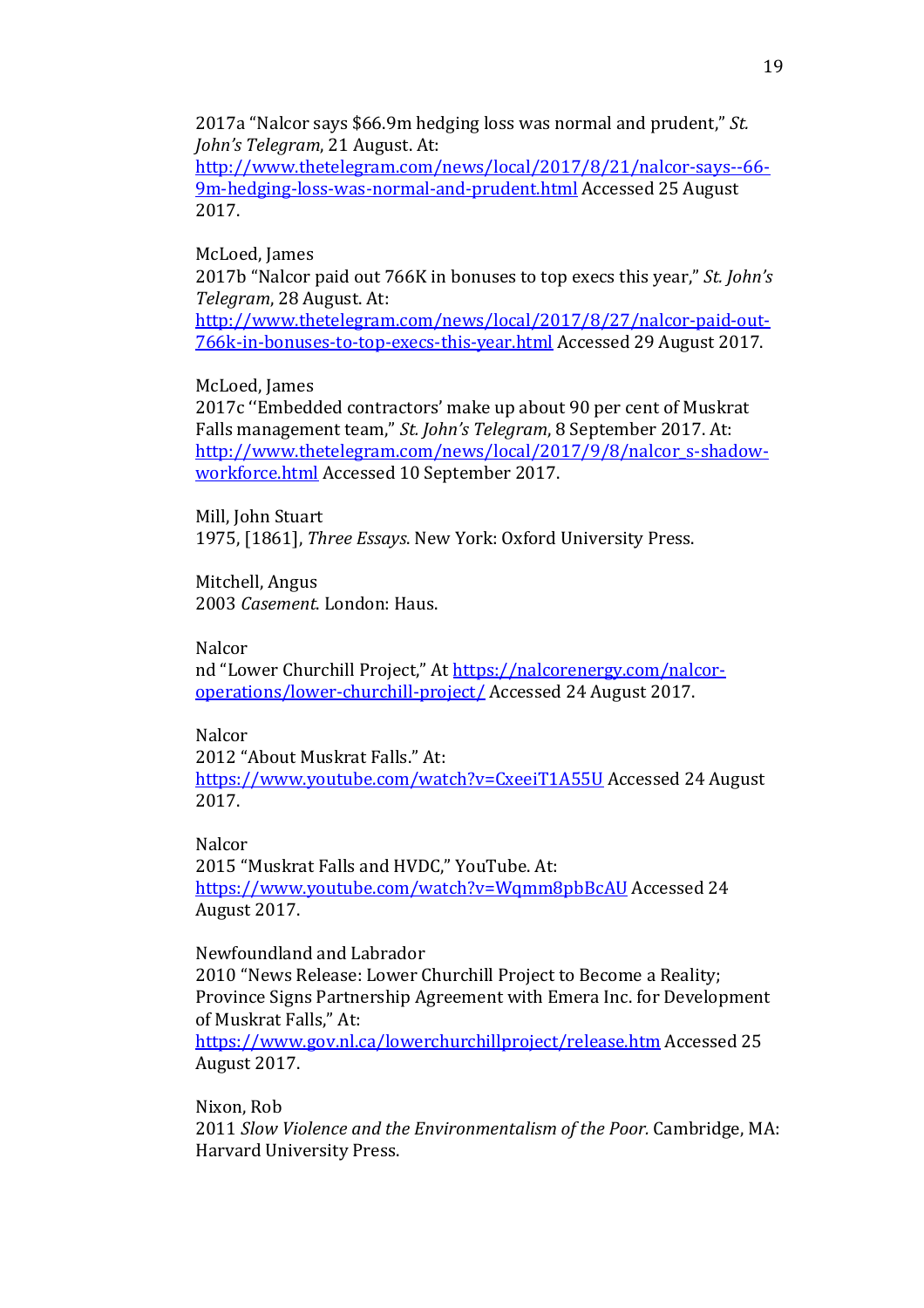Pollock, Nathaniel et al.

2016 "Suicide Rates in Aboriginal Communities in Labrador, Canada," *American Journal of Public Health*: 106, (7): 1309-1315.

Reade, John

2017 "Letter: Shareholders deserve answers on Muskrat Falls," At: http://www.thetelegram.com/opinion/letter-to-theeditor/2017/8/9/letter--shareholders-deserve-answers-on-muskratfalls.html Accessed 26 August.

Routledge, Paul

2003 "Voices of the dammed: discursive resistance amidst erasure in the Narmada Valley, India." *Political Geography* 22 (3): 243-270.

Sampson, Andrew and Peter Cowan 2016 "Ed Martin fired after quitting Nalcor, triggering \$1.4M severance, says Dwight Ball," CBC, 24 May, At: http://www.cbc.ca/news/canada/newfoundland-labrador/ed-martinseverance-1.3597700 Accessed 27 August 2017.

Samson, Colin

2003 *A Way of Life That Does Not Exist: Canada and the Extinguishment of the Innu*. London: Verso.

Samson, Colin

2013 *A World You Do Not Know: Settler Societies, Indigenous Peoples and the Attack on Cultural Diversity*. London: School of Advanced Studies Press.

Samson, Colin

2016 "Canada's strategy of dispossession: Aboriginal land and rights cessions in comprehensive land claims," *Canadian Journal of Law & Society/La Revue Canadienne Droit et Société* 31 (1): 87-110.

Samson, Colin and Elizabeth Cassell 2013 "The long reach of frontier justice: Canadian land claims "negotiation" strategies as human rights violations," *International Journal of Human Rights* 17 (1): 35–55.

Samson, Colin and Carlos Gigoux 2017 *Indigenous Peoples: Global Perspectives*. Cambridge: Polity.

Sandring, Sarah 2013 *Nutak: Memories of Resettlement*. Berlin: Nirgun Films.

Sawyer, Suzanna

2004 *Crude Chronicles: Indigenous Politics, Multinational Oil, and neoliberalism in Ecuador*. Durham, NC: Duke University Press.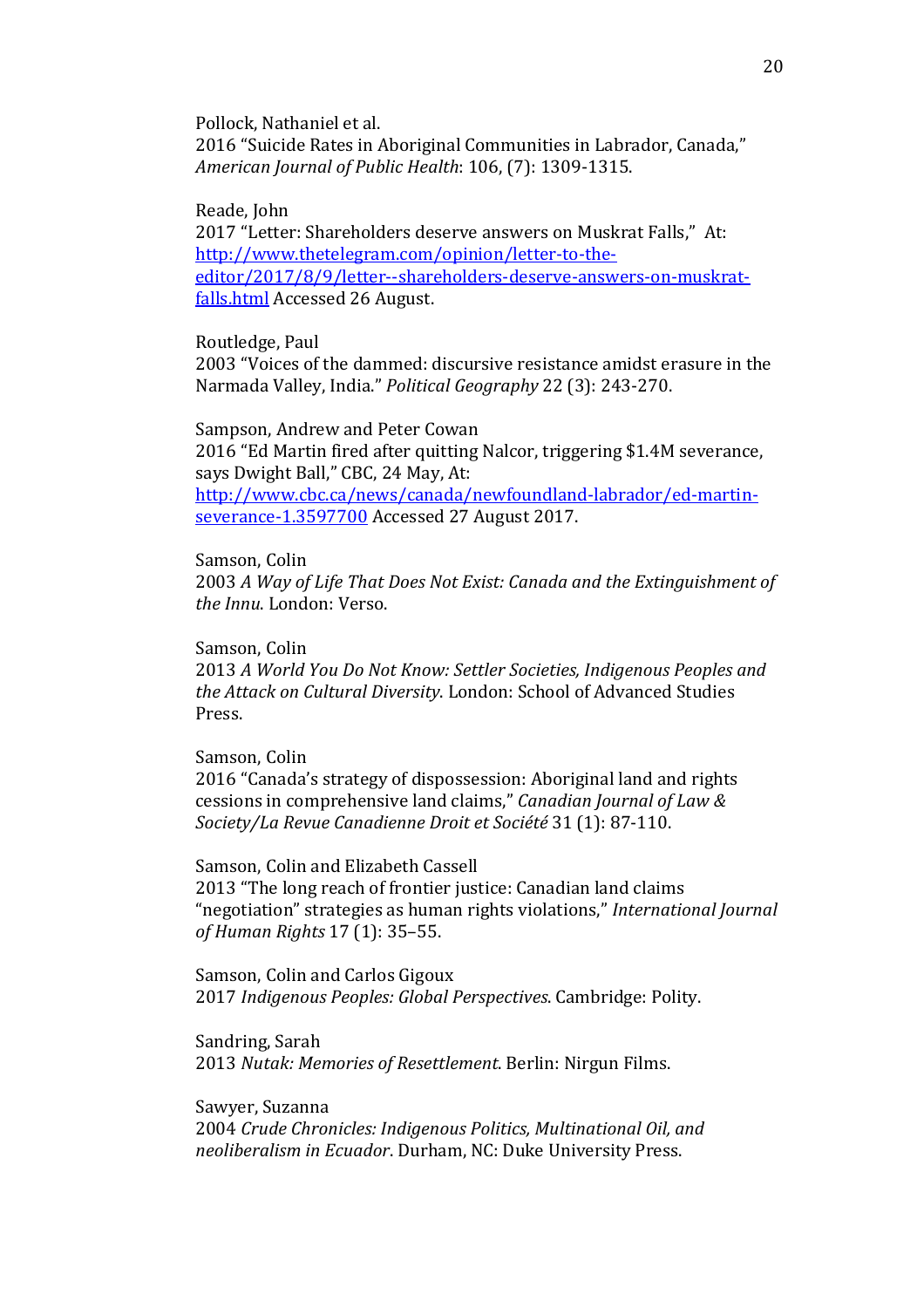Schartup, Amina, et al.

2015 "Freshwater discharges drive high levels of methylmercury in Arctic marine biota," *Proceedings of the National Academy of Sciences* 112 (38): 11789-11794.

Slack, Paul

2015 *The Invention of Improvement: Information and Material Progress in Seventeenth Century England*, Oxford: Oxford University Press.

Stocking, George

1968 *Race, Culture and Evolution: Essays in the History of Anthropology*. Chicago: University of Chicago Press.

Survival International

2017 "Brazil's President Temer trashes Indian rights for personal political gain," 21 July. At: http://www.survivalinternational.org/news/11754 Accessed 30 August 2017.

### Tanner, Adrian

2000 "The Innu of Labrador, Canada," In *Endangered peoples of the Arctic: Struggles to* Survive, edited by Milton Freeman, Westport, CT: Greenwood Press, 75-92.

Taussig, Michael

1987 *Shamanism, Colonialism and the Wild Man: A Study in Terror and Healing*. Chicago: University of Chicago Press.

Taussig, Michael 1993 *Mimesis and Alterity: A Particular History of the Senses*. New York: Routledge.

Tester, Frank James and Peter Kulchyski 1994 *Tammarniit (Mistakes): Inuit Relocation in the Eastern Arctic, 1939- 63*. Vancouver: UBC Press.

*The Economist* 2017 "A Dodgy Dam in Canada's East," 15 August. At: https://www.economist.com/news/21726309-newfoundland-andlabrador-has-history-backing-ill-conceived-projects-dodgy-dam-canadas Accessed 27 August 2017.

Tobin, Stephanie and Bartlett 2017 "Power to Mud Lake cut off, as Labrador community evacuated due to flooding," CBC, 17 May. At: http://www.cbc.ca/news/canada/newfoundland-labrador/mud-lakeevacuation-churchill-river-1.4119084 Accessed 27 August 2017.

Todorov, Tzvetan 2009 *In Defense of Enlightenment*. London: Atlantic Books.